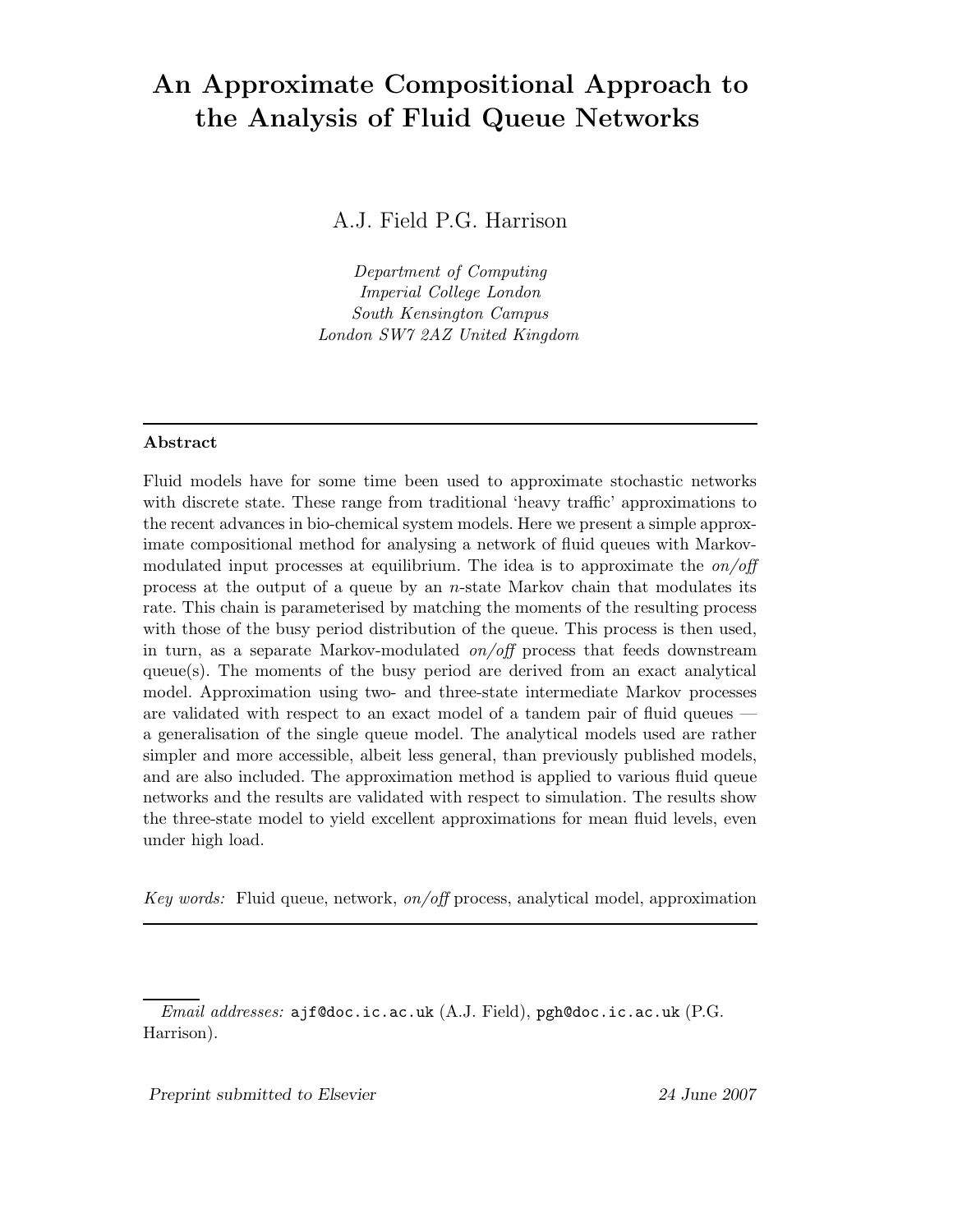#### 1 Introduction

Stochastic fluid flow models have for long been used to describe networks of nodes that provide service to traffic of some sort that flows amongst them. Such models can exactly describe systems with continuous state, for example volumes in literal fluid flows, but more commonly are used to approximate discrete state systems of traffic flows. Traffic is measured in integer units of work such as packets in an IP network, jobs in a computer system or vehicles on roads. The motivation for these continuous approximations is that the numbers of states in discrete systems rapidly become prohibitively large as the complexity of the systems increase. Moreover, it can often be proved that as the rates of the discrete traffic inputs and of processing at the nodes jointly tend to infinity, the system's behaviour approaches that of a corresponding continuous model – a so-called 'fluid limit' [1]. Of course, in practice it is not a pre-requisite for such a limit to exist when entertaining a fluid-based model since all models are just abstractions of a real system. It may be that no analogous discrete model has been considered at all or, if it has, for that model to be inherently superior.

The adoption of fluid models has recently been taken up in the field of stochastic process algebra where large numbers of cooperating components in a concurrent system are approximated by a 'volume' of fluid [2]. Process algebras are notorious for their general profligacy in state space, but recent applications in biochemistry increase traditional discrete state space sizes by several orders of magnitude. Hence the representation of a very large number of cooperating identical components by a single non-negative real number is attractive and has met with considerable success [3].

The single fluid queue has been studied in some depth and results exist under quite general assumptions about the input processes—see for example [4]. Various flavours of tandem queues, fed by  $on/off$  processes have also been analysed to obtain the steady-state joint distribution of the fluid levels in each queue, from which various measures can be derived, e.g. [5–7]. Similar exact results for more general networks have also been produced using Martingale methods [8,9].

In this paper we evaluate a simple approximate approach to the analysis of steady-state fluid queue chains with a single *on/off* Markov modulated external arrival process. The approach generalises trivially to "tree-like" networks of queues by suitably scaling the output rate of a queue to reflect branching probabilities in the tree.

Our approach is motivated by the observation that the output process of each fluid queue in such a network is also an  $\frac{on}{off}$  process, although the busy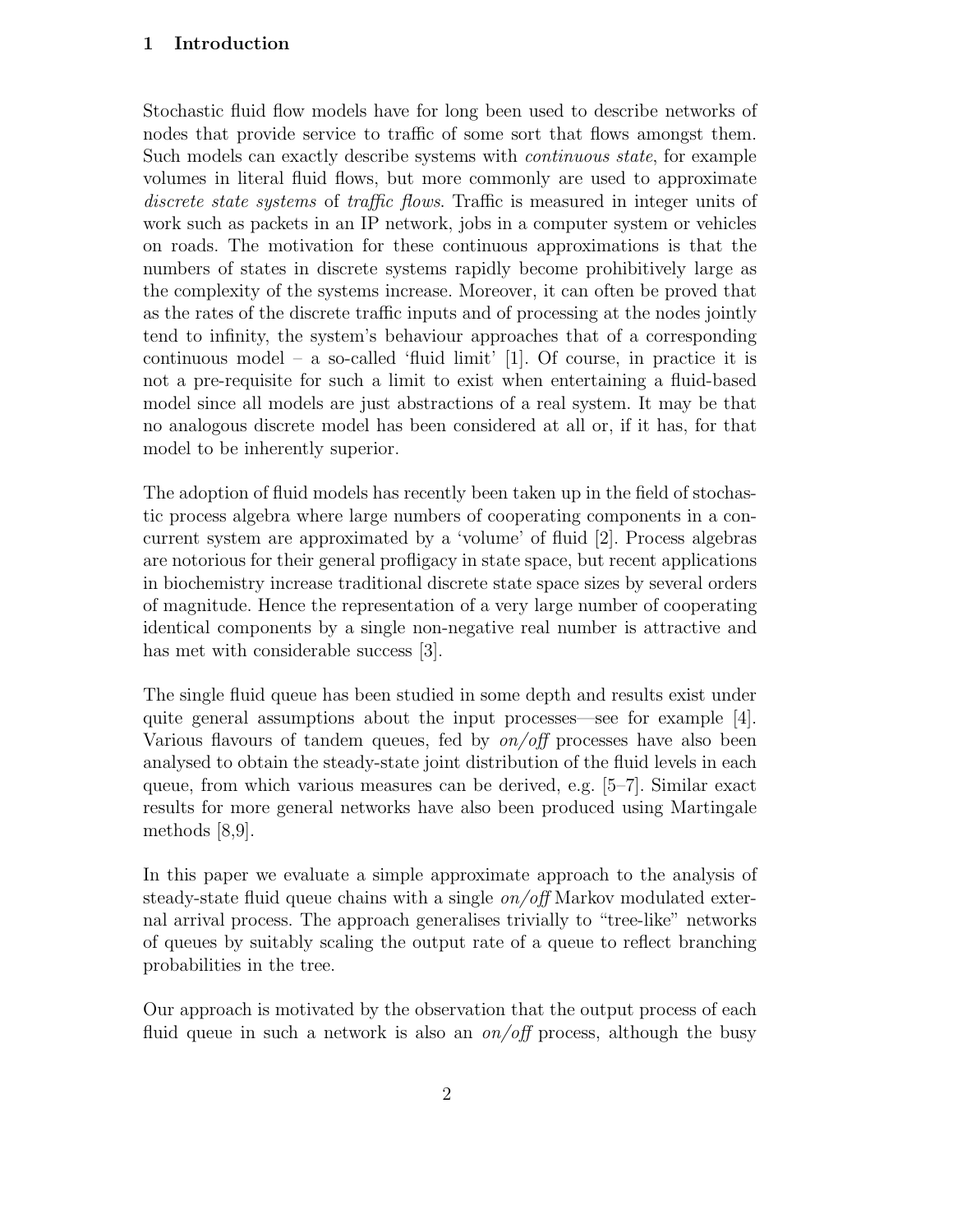

Fig. 1. A tandem pair of fluid queues with  $On/Off$  arrivals

periods will not be exponentially distributed. The idea is to approximate this  $\frac{\partial n}{\partial f}$  process by an *n*-state Markov chain that modulates its rate. One of the states of the chain reproduces the off state of the external arrival process; the off-periods of the process feeding an internal queue have the same probability distribution as the *off*-period of the external process when this is an exponential random variable. The sum of the times spent in the remaining  $n-1$  states of the Markov chain (before returning to the one modelling the off state) seeks to approximate the busy period of the queue in question. The generators of the approximating Markov chain are estimated by matching the first  $k$  moments of the generated on-periods with the first  $k$  moments of the busy period being approximated. The latter comes from an exact analytical model of a single fluid queue. The value of  $k$  is at least the number of unknown generators in a standard least squares estimation; note that it is not always possible to find positive generators that match exactly an arbitrary set of given moments.

The accuracy of the approximation and the number of moments that need to be matched depends on  $n$  and on the structure of the chain. Here we focus on a simple two- and three-state Markov chains and use moment matching to determine the chains' unknown parameters (which number one and three respetively). The number of moments that can be matched exactly depends on the parameterisation of the network.

The analytical models that we used in the moment matching and validation are included as appendices. We could have used any of the previously published analyses, but have included ours partly for self-containedness and because they present an interesting, alternative approach in its own right. Our analysis is less general than some others, which tend to use powerful martingale methods, but it is arguably simpler and more accessible. It can be shown that, for the specific cases we consider, our model produces the same results as those in the literature.

Section 2 defines the systems that are the subject of the paper. A summary of our analytical model for a tandem pair of fluid queues is given in Section 3, with the bulk of the detail appearing in the Appendices. The approximation technique is detailed in Section 4, which includes a numerical evaluation of the accuracy of the approach for a small range of fluid queueing networks. The conclusions of the paper are given in Section 5.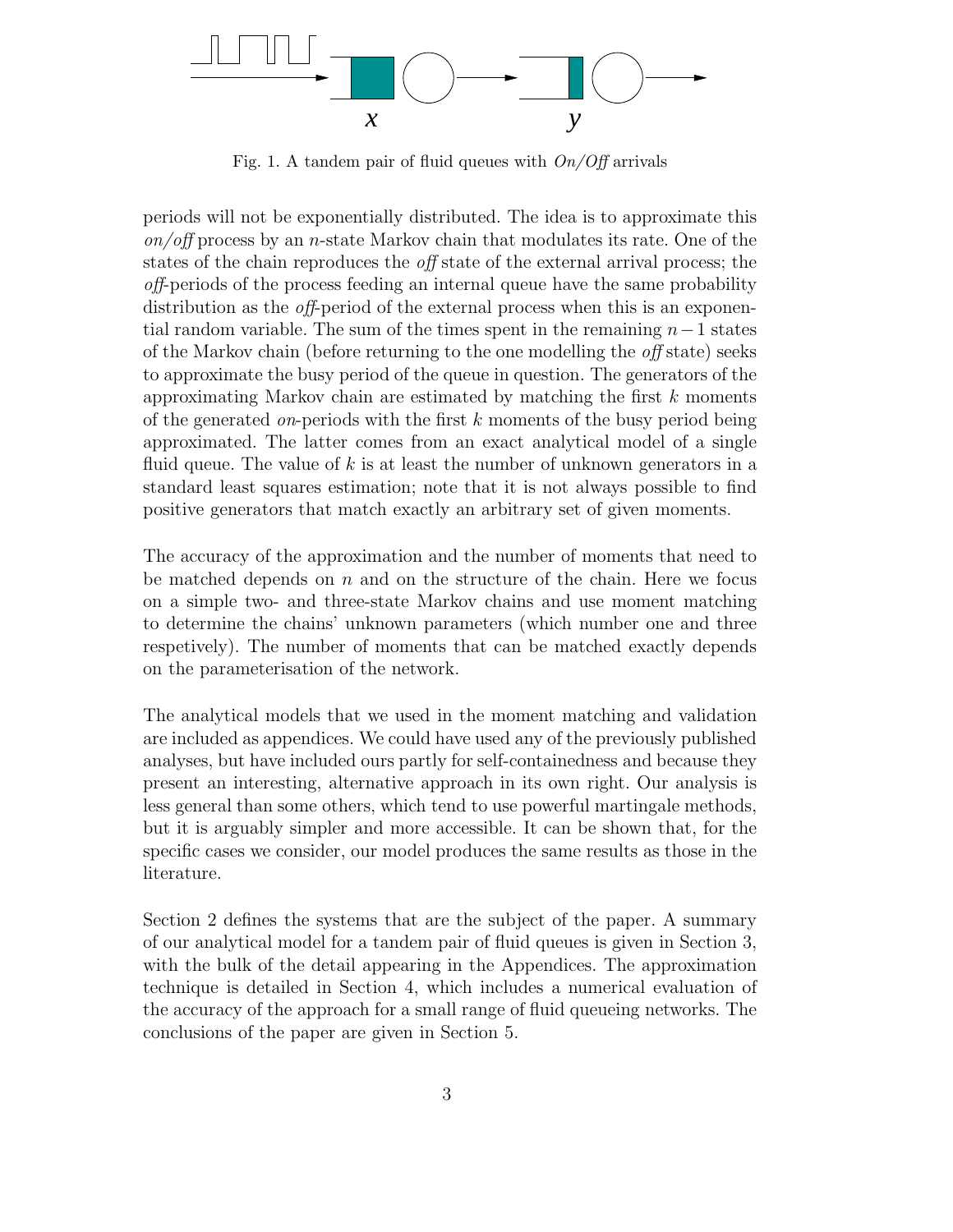## 2 Fluid Queueing Networks

We consider, at equilibrium, a linear chain of fluid queues, i.e. with no cycles, with a Markov modulated *on/off* arrival process (MMOAP) at the first queue as the only input source. The simplest non-trivial model is a tandem pair of queues, as illustrated in Figure 1, which is the subject of the model described in Section 3. The networks we consider in general have the following characteristics:

• A Markov modulated *on/off* arrival process at the leftmost (root) node,

numbered 1, in the chain (tree), with generator matrix  $Q =$  $\sqrt{ }$  $\overline{ }$ −a a  $b - b$  $\setminus$ and

equilibrium probabilities  $\vec{\pi} = (b, a)/(a + b)$ .

- Constant on-rate  $\lambda$  in state 1 and zero in state 2 for arrivals at node 1. There are no external arrivals elsewhere in the network.
- The root server outputs fluid at constant rate  $\mu_1$  when its reservoir is nonempty, sending it to the successor node (node 2 in a chain). No fluid is output from an empty reservoir.
- A similar argument applies to successor nodes. In these cases, however, the input process is defined by the output process at the preceding node, itself an *on/off* process.

In our approximate analysis, the single fluid queue at equilibrium is the building block.

In our approximate analysis, the single fluid queue at equilibrium is the building block. For each queue in the chain, the input process is a given  $k$ -state MMOAP, where  $k = 2$  or 3 in our two approximations of section 4. The fluid input rate is zero in one state and equal to the specified rate in the other  $k-1$  states. The probability density function of its fluid level is calculated (the objective of the whole exercise) as well as the moments of its busy period. Sufficient moments are then used to parameterise the MMOAP for the successor node, by matching against those for the first passage time of the assumed modulating Markov chain from its off state and back, as discussed above.

The result for the fluid level density is well known but is included in Appendix A for completeness and since it forms the basis for our analysis of a tandem pair of queues. Using the notation defined there, the Laplace transform of the busy period's probability density function is as follows.

Proposition 1 Consider an on/off fluid process with exponentially distributed off time, parameter b, and constant fluid rates as defined in Appendix A for the single fluid queue. Let the on period (respectively, busy-period) random variable be denoted by V (respectively  $W$ ), with probability distribution, density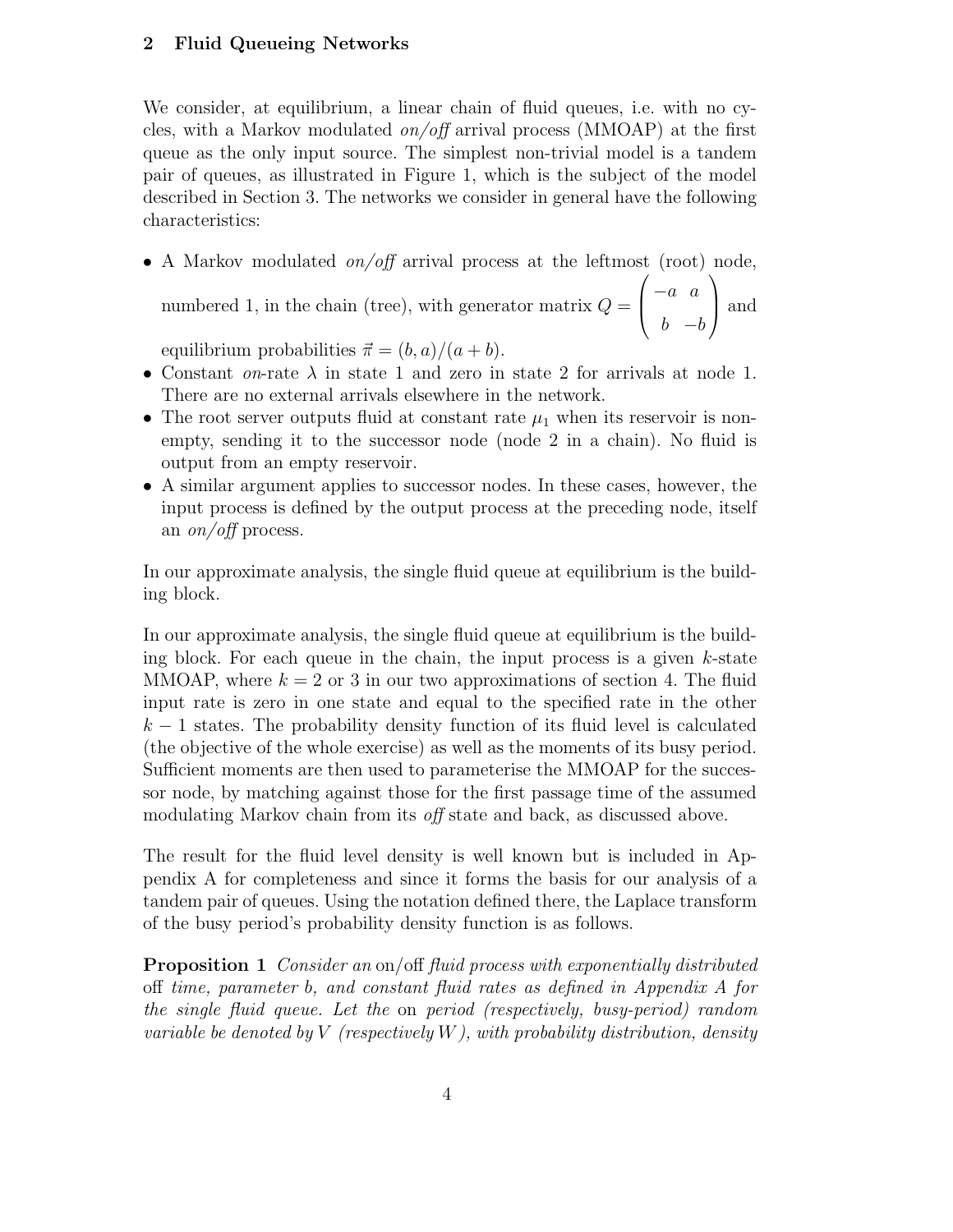function and Laplace transform  $V(t)$ ,  $v(t) = V'(t)$  and  $V^*(\theta)$  (respectively,  $W(t)$ ,  $w(t) = W'(t)$  and  $W^*(\theta)$ ). Then

$$
W^*(\theta) = V^*\big(\theta \rho + b(\rho - 1)(1 - W^*(\theta))\big)
$$

where  $\rho = \lambda/\mu > 1$ .

Proof A busy period begins at an instant when the state of the MMOAP changes from off to on (and the fluid level is zero). At the end of the ensuing on-period, which has length V, the fluid level is  $(\lambda - \mu)V$ , which will eventually take  $(\rho - 1)V$  time units to drain during subsequent *off*-periods.

As far as the busy period is concerned, it matters not which particle of fluid is the next to be output at any instant, compare the standard argument for the  $M/G/1$  queue. We assume that fluid is output on a last-in-first-out basis. Then the time elapsed between the first state transition from on to off (after time V) until the fluid level is next  $(\lambda - \mu)V$  (comprising the same particles as were in the reservoir after time  $V$ ) has the same probability distribution as a busy period. Call this elapsed time  $W_1$ .

Repeating this argument, if the reservoir next becomes empty after C such pseudo-busy periods, we find

$$
W = V + (\rho - 1)V + W_1 + \dots + W_C
$$
  
=  $\rho V + \sum_{i=1}^{C} W_i$ 

Hence,

$$
W^*(\theta) = E[e^{-\theta W}]
$$
  
=  $E[E[e^{-\theta(\rho V + \sum_{i=1}^C W_i)}|V]]$   
=  $E[e^{-\theta\rho V}E[E[e^{-\theta W}|C, V]^C|V]]$   
=  $E[e^{-\theta\rho V}G_C(W^*(\theta))]$ 

where  $G_C$  is the probability generating function (pgf) of C given V. By construction, the sum of the C off-periods preceding the C pseudo busy periods is less than  $(\rho-1)V$ ; otherwise all the fluid would already have drained out. But  $(\rho-1)V$  is less than this sum of the C off-periods added to the next one, since the fluid drains out during the  $(i + 1)$ st. Therefore C has Poisson distribution with parameter  $b(\rho-1)V$  and pgf  $G_C(z) = e^{-b(\rho-1)V(1-z)}$ . We therefore obtain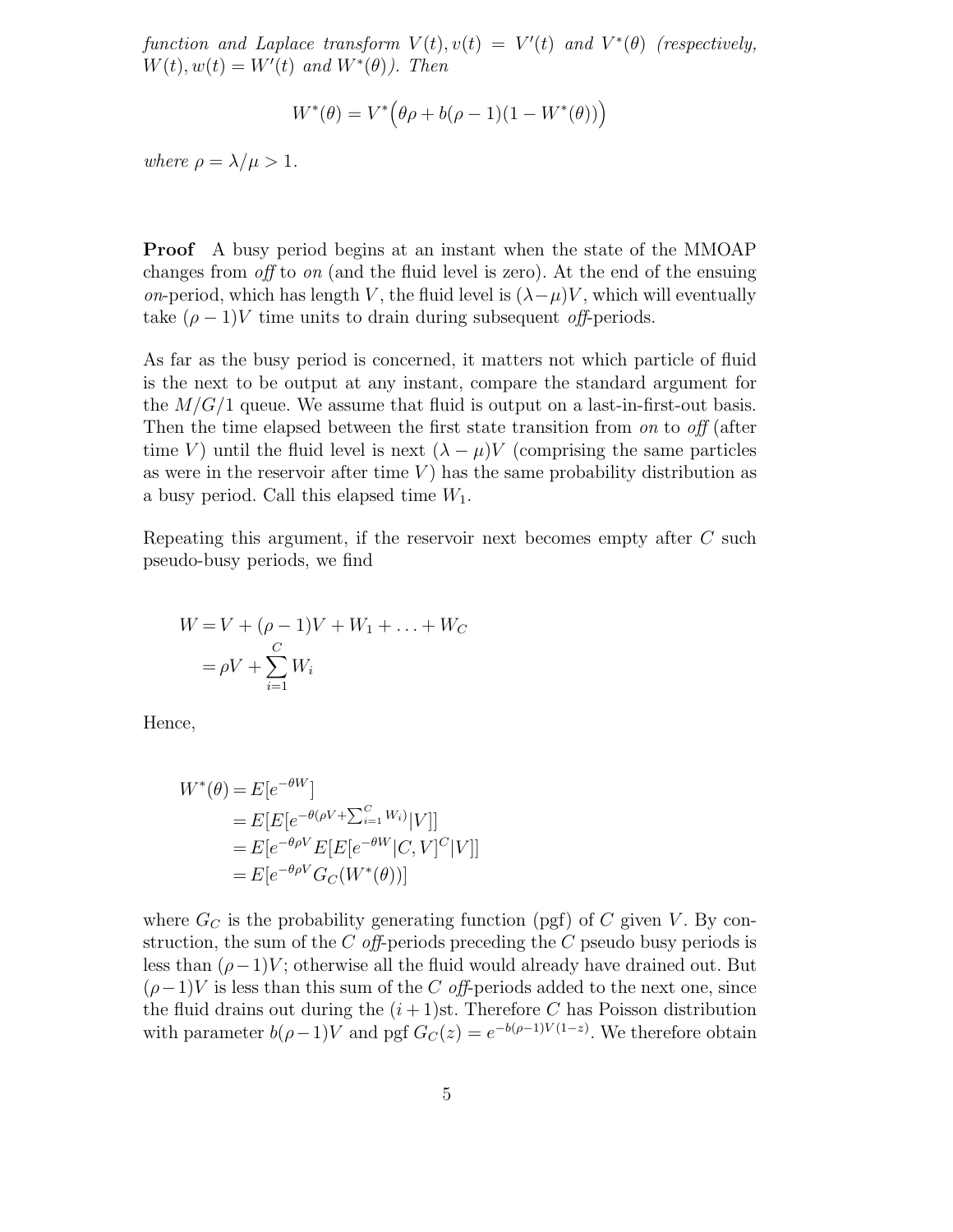$$
W^*(\theta) = E[e^{-\theta \rho V} e^{-b(\rho - 1)V(1 - W^*(\theta))}]
$$
  
=  $V^*(\theta \rho + b(\rho - 1)(1 - W^*(\theta)))$ 

♠

A more general result of [4] determines the Laplace transform of the busy period density when there are multiple MMOAP arrival streams. The proof approach is the same with some subtle complications that require a more delicate treatment. This result could be needed to extend our methodology to feedforward networks, in which nodes may have multiple upstream sources. However, for the present study of tandem and treelike networks, the above proposition suffices.

The first three moments that we require are obtained by direct differentiation at  $\theta = 0$ .

**Corollary 2** The first tree moments  $B_1, B_2, B_3$  of the busy period are:

$$
B_1 = \frac{\rho O_1}{1 - b(\rho - 1)O_1}
$$
  
\n
$$
B_2 = \frac{(\rho + b(\rho - 1)B_1)^2 O_2}{1 - b(\rho - 1)O_1}
$$
  
\n
$$
B_3 = \frac{(\rho + b(\rho - 1)B_1)^3 O_3 + 3b(\rho - 1)O_2 B_2}{1 - b(\rho - 1)O_1}
$$

where  $O_1, O_2, O_3$  are the first three moments of the on-period.

#### 3 Analytical Model for Tandem Queues

The tandem pair of fluid queues is the subject of our analytical model, which in turn is used to validate our approximations. In particular, it shows that there is no separable solution. Consequently there would appear to be little hope for exact tractable solutions in large networks, akin to the product-forms of Markovian discrete queueing networks. In a tandem pair, server 2 receives fluid input at constant rate  $\mu_1$  when node 1 has a non-empty reservoir, has no input when node 1 has an empty reservoir and outputs fluid at constant rate  $\mu_2$  when its own reservoir is non-empty;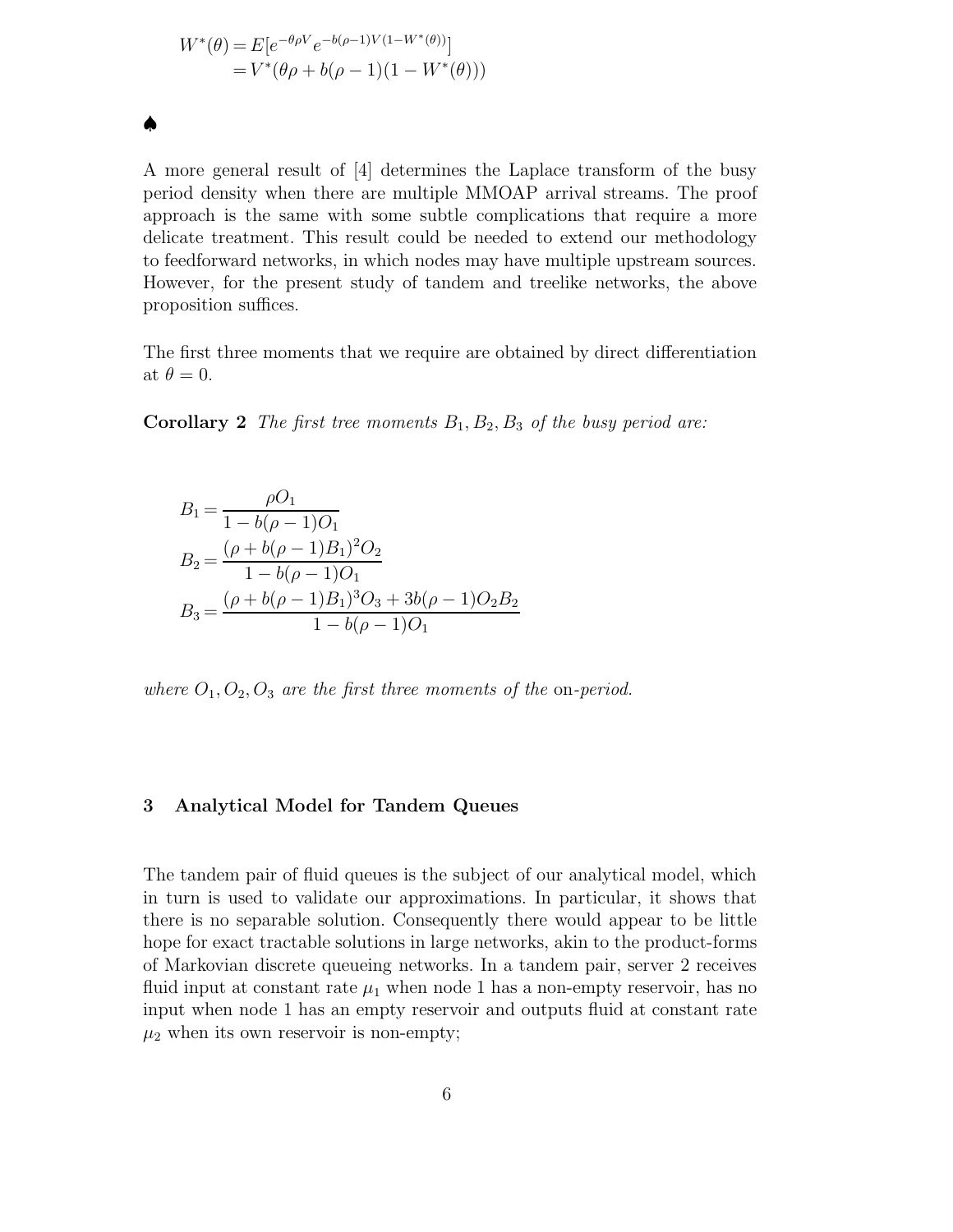

Fig. 2. Example sample paths  $(a = b = 5, \lambda = 18, \mu_1 = 10, \mu_2 = 9.5)$ 

We define the diagonal matrices:

$$
R = \begin{pmatrix} r_1 & 0 \\ 0 & r_2 \end{pmatrix} \text{ and } S = \begin{pmatrix} s_1 & 0 \\ 0 & s_2 \end{pmatrix}
$$

where  $r_1 = \lambda - \mu_1$ ,  $r_2 = -\mu_1$  and  $s_1 = s_2 = s = \mu_1 - \mu_2$ , and denote by  $N_t$ ,  $X_t$  and  $Y_t$  the state of the arrival process to node 1 and the fluid levels in reservoirs 1 and 2 at time t respectively.

Note that if  $\lambda \leq \mu_1$  then trivially  $X_t = 0$  for all  $t \geq 0$ ; similarly for  $Y_t$  when  $\mu_1 \leq \mu_2$ . We therefore assume throughout that  $\lambda > \mu_1 > \mu_2$ . Under this assumption,  $X_t$  increases at rate  $r_1$  when the modulated arrival process is in state 1 (on) and at rate  $r_2 = -\mu_1$  when the arrival process is in state 2 (*off*) and  $X_t > 0$ . Y<sub>t</sub> similarly increases at rate s when  $X_t > 0$  and, at rate  $-\mu_2$ when  $Y_t > 0, X_t = 0$ . A sample path of either of the processes  $X_t$  and  $Y_t, t \geq 0$ therefore comprises periods where the fluid level is either zero, or rising/falling at the specified rate. The rising periods corresponds to the busy periods of the process that feeds the queue. Example sample paths for  $X_t$  (Level 1) and  $Y_t$  (Level 2) are shown in Figure 2 for  $a = b = 5, \lambda = 18, \mu_1 = 10, \mu_2 = 9.5$ .

Note that  $Y_t$  can be 0 only when  $X_t = 0$ . Consequently, the *off*-periods of the input to the second queue have the same probability distribution as at the first queue (exponential, rate  $b$ ).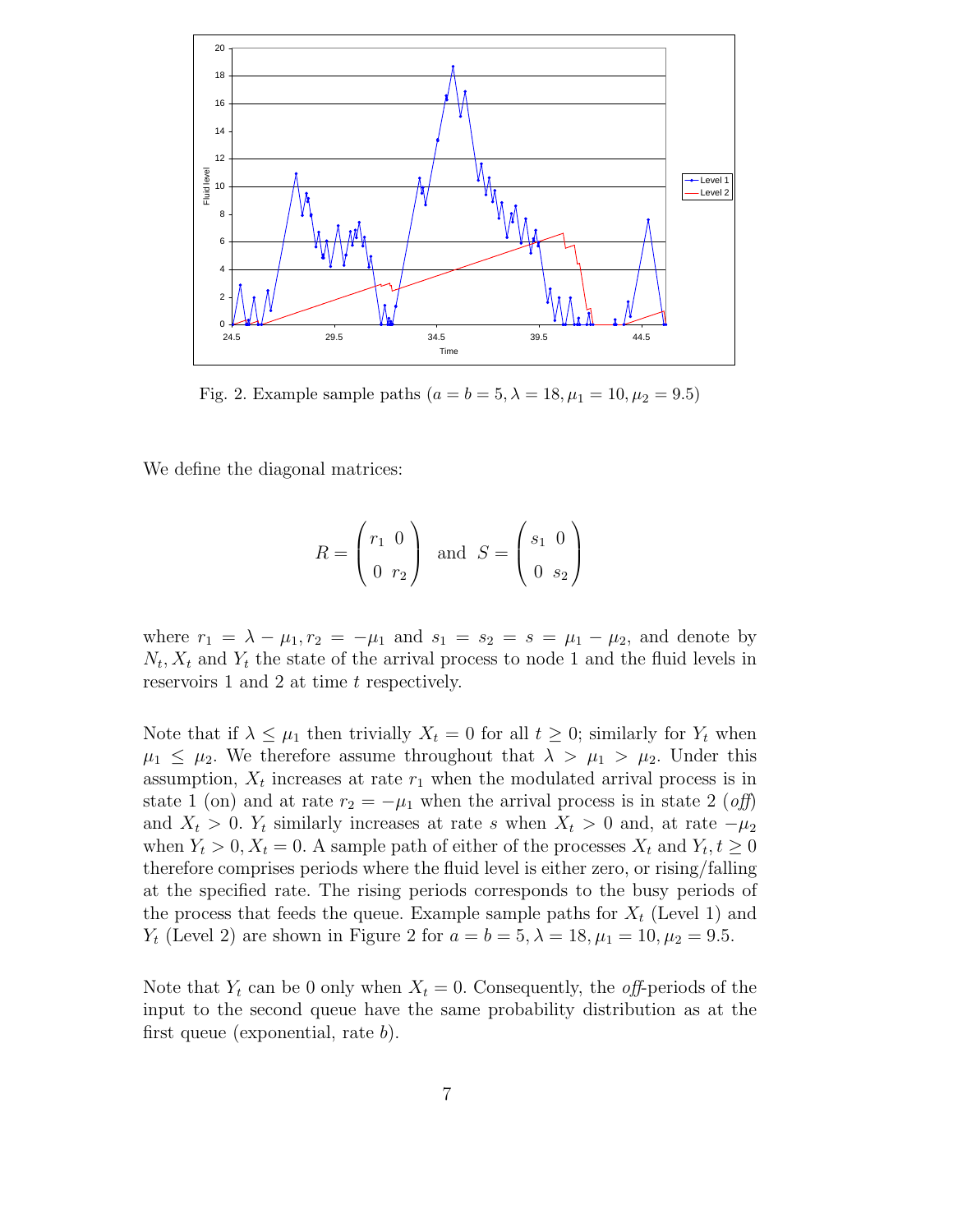The vector differential equation describing two queues in tandem – and indeed more complex networks – is easily derived using the arguments used for a single queue in Appendix A. Define  $\vec{F}(x, y, t) = (F_1(x, y, t), F_2(x, y, t))$ , where

$$
F_i(x, y, t) = P(N_t = i, X_t \le x, Y_t \le y)
$$

Now consider the infinitesimal interval  $(t, t + h)$  for some small h.

The interesting difference from the single fluid queue model is that when reservoir 1 is empty, there is no input to queue 2, and we have  $F_1(0, y) = 0$ for all  $y \ge 0$  since  $r_1 > 0$  (as for the single queue) and, for  $i = 2$  in particular,

$$
F_i(0, y, t + h) = (1 + q_{ii})F_i(-r_i h, y - s'_i h, t) + \sum_{j \neq i} F_j(x, y, t)q_{ji}h + o(h)
$$

where  $S' = \text{diag}(-\mu_2, -\mu_2) = -\mu_2 I$ .

This gives the boundary equation at  $x = 0$ :

$$
\frac{\partial \vec{F}(0, y)}{\partial x}R + \frac{\partial \vec{F}(0, y)}{\partial y}S' - \vec{F}(0, y)Q = 0
$$
\n(1)

For  $x, y > 0$ , to first order in h, we have

$$
F_i(x, y, t + h) = (1 + q_{ii}) \Big( P(0 < X_t \le x - r_i h, Y_t \le y - s_i h, t) s
$$
  
+ 
$$
P(X_t = 0, Y_t \le y - s'_i h, t) \Big) + \sum_{j \ne i} F_j(x, y, t) q_{ji} h + o(h)
$$
  
= 
$$
(1 + q_{ii}) \Big( F_i(x - r_i h, y - s_i h, t) - F_i(0, y - s_i h, t) + F_i(0, y - s'_i h, t) \Big) + \sum_{j \ne i} F_j(x, y, t) q_{ji} h + o(h)
$$

Hence,

$$
\frac{F_i(x, y, t+h) - F_i(x, y, t)}{h} = -r_i \frac{\partial F_i(x, y, t)}{\partial x} - s_i \frac{\partial F_i(x, y, t)}{\partial y} + (s_i - s'_i) \frac{\partial F_i(0, y, t)}{\partial y} + \sum_{j=1}^n F_j(x, y, t) q_{ji} + O(h)
$$

so that in the limit  $h \to 0$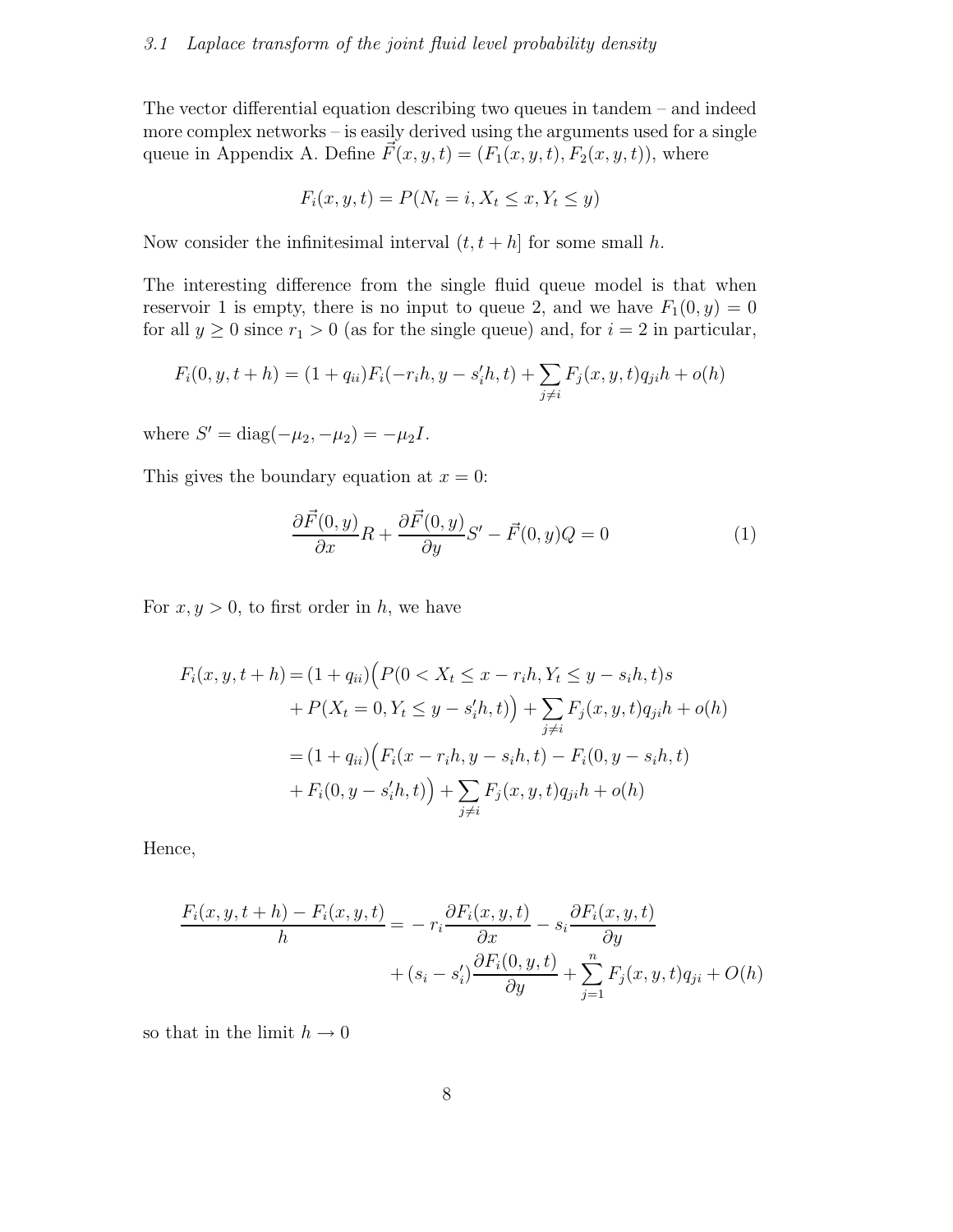$$
\frac{\partial \vec{F}(x, y, t)}{\partial t} = -\frac{\partial \vec{F}(x, y, t)}{\partial x} R - \frac{\partial \vec{F}(x, y, t)}{\partial y} S \n+ \frac{\partial \vec{F}(0, y, t)}{\partial y} S'' + \vec{F}(x, y, t) Q
$$
\n(2)

where  $S'' = S - S' = \mu_1 I$ . Thus at equilibrium, when this exists,

$$
\vec{F}_x(x, y, t)R + \vec{F}_y(x, y, t)S - \vec{F}_y(0, y, t)S'' = \vec{F}(x, y, t)Q
$$
\n(3)

for  $x, y \ge 0$ . Finally, we have  $\vec{F}(x, 0) = \vec{F}(0, 0)$  for  $x \ge 0$ , since X must be 0 whenever  $Y = 0$ , and the further boundary condition at infinity that  $\vec{F}(\infty, \infty) = \vec{\pi}.$ 

We proceed in exactly the same way as for the single fluid queue, but in two dimensions (corresponding to the fluid levels in the two queues) and taking into account the boundary equation at  $x = 0$ .

We use the following notation:

$$
\vec{F}^*(\theta, y) = \int_0^\infty e^{-\theta x} \vec{F}(x, y) dx
$$

$$
\vec{F}^*(x, \phi) = \int_0^\infty e^{-\phi y} \vec{F}(x, y) dy
$$

$$
\vec{f}^*(\theta, y) = \int_0^\infty e^{-\theta x} \frac{\partial \vec{F}}{\partial x} dx
$$

$$
\vec{f}^*(x, \phi) = \int_0^\infty e^{-\theta y} \frac{\partial \vec{F}}{\partial y} dy
$$

i.e. the superscripted 'dot' indicates a distribution function of a random variable and the asterisk denotes the Laplace transform of a density of a random variable. Thus, in particular,  $\vec{f}^*(0, y) = F_Y(y)$  and  $\vec{f}^*(x, 0) = F_X(x)$  denote the marginal distributions of the fluid levels at equilibrium.

The (Laplace transform of the) solution of the differential equations 3,1 for  $\vec{f}^*(\theta, \phi)$  is given by the following.

**Theorem 3** The joint probability density function of the fluid levels in queues 1 and 2 at equilibrium has Laplace transform

$$
\vec{f}^*(\theta,\phi) = \left(\frac{\gamma_2\mu_2}{r_1(\theta - \Theta^-(\phi))(\mu_1 + r_2\Theta^+(\phi)/\phi)}\right)(b,\theta r_1 + \phi s + a)
$$

where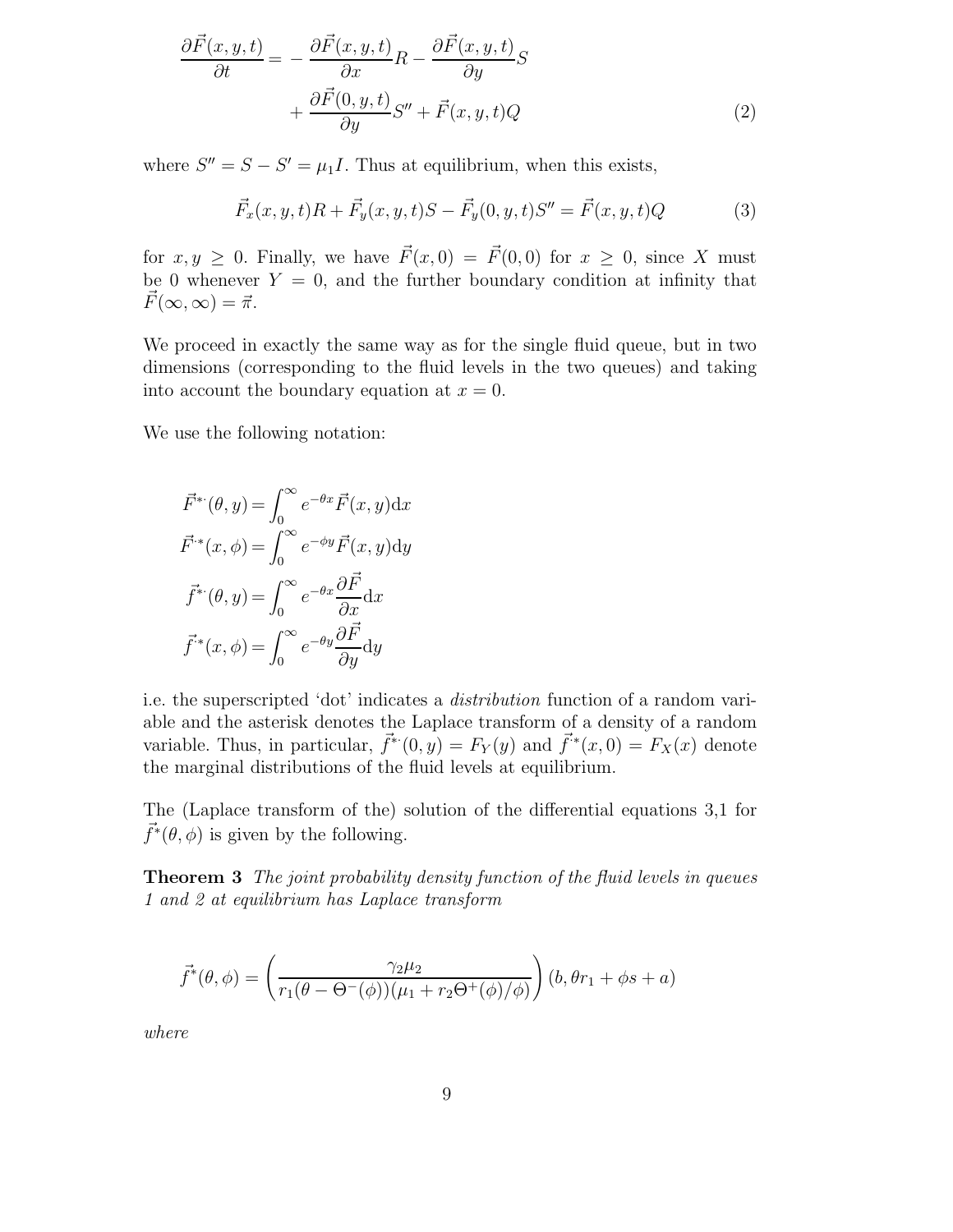$$
\Theta^{\pm}(\phi) = \frac{-\phi s(r_1 + r_2) - br_1 - ar_2 \mp d}{2r_1r_2}
$$

are the positive and negative roots of the quadratic equation

$$
r_1r_2\theta^2 + [\phi s(r_1 + r_2) + br_1 + ar_2]\theta + \phi s(a+b) + \phi^2 s^2 = 0
$$

and where

.

$$
d = \sqrt{[\phi s(r_1 + r_2) + br_1 + ar_2]^2 - 4r_1r_2\phi s(a + b + \phi s)}
$$

The proof is detailed in Appendix B

#### 3.2 Moments

The joint moments of the fluid levels are obtained by differentiating the Laplace transform  $\vec{f}^*$  at  $\theta = \phi = 0$ . We define the following notation for  $i,j\geq 0$  :

$$
M_{ij} = (-1)^{i+j} \frac{\partial^i}{\partial \theta^i} \frac{\partial^j}{\partial \phi^j} \vec{f}^*(\theta, \phi) \Big|_{\theta = \phi = 0}
$$
  
\n
$$
A(\phi) = \sqrt{[(r_1 + r_2)s\phi + br_1 + ar_2]^2 - 4r_1r_2s\phi(a + b + s\phi)}
$$
  
\n
$$
H(\theta, \phi) = \theta - \Theta^-(\phi)
$$
  
\n
$$
J(\phi) = \mu_1 + r_2\Theta^+(\phi)/\phi
$$
  
\n
$$
H_{ij} = \frac{\partial^i}{\partial \theta^i} \frac{\partial^j}{\partial \phi^j} H(\theta, \phi) \Big|_{\theta = \phi = 0}
$$
  
\n
$$
J_j = \frac{\partial^j}{\partial \phi^j} J(\phi) \Big|_{\phi = 0}
$$

Note that  $M_{ij}$  is the joint *i-j* moment of the fluid levels X and Y.

Equation B.4 can now be written in the form

$$
\vec{f}^*(\theta,\phi)H(\theta,\phi)J(\phi) = \frac{\mu_2\gamma_2}{r_1} (b, a + \theta r_1 + \phi s)
$$
 (4)

and

$$
\Theta^{\pm}(\phi) = \frac{-[(r_1 + r_2)s\phi + br_1 + ar_2] \mp A(\phi)}{2r_1r_2}
$$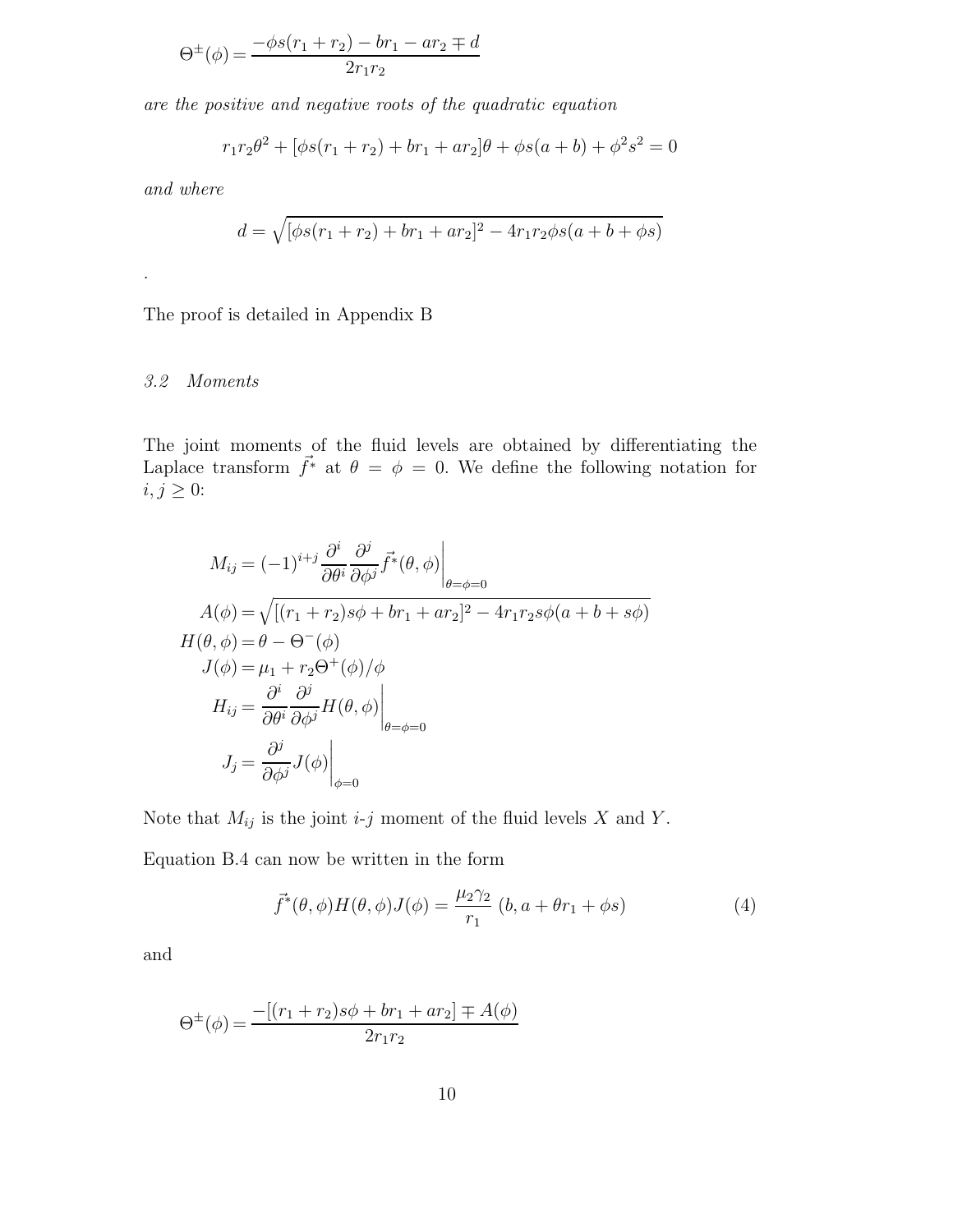The moments of the fluid levels  $X$  and  $Y$  then follow from the derivatives of  $H(\theta, \phi)$  and  $J(\phi)$ , which in turn are given by those of  $A(\phi)$ . We obtain the following low-order derivatives of the functions H and J at  $\theta = \phi = 0$ .

# Lemma 1

$$
H_{00} = \frac{\gamma_1(a+b)}{r_1}
$$
  
\n
$$
H_{01} = \frac{s}{\mu_1 \gamma_1} + \frac{(r_1 + r_2)s}{r_1 r_2}
$$
  
\n
$$
H_{02} = -\frac{2abs^2 \lambda^2}{\mu_1^3 \gamma_1^3 (a+b)^3}
$$
  
\n
$$
H_{10} = 1
$$
  
\n
$$
H_{11} = 0
$$
  
\n
$$
H_{20} = 0
$$
  
\n
$$
J_0 = \frac{\mu_2 \gamma_2}{\gamma_1}
$$
  
\n
$$
J_1 = -\frac{r_2 abs^2 \lambda^2}{\mu_1^3 \gamma_1^3 (a+b)^3}
$$
  
\n
$$
J_2 = \frac{2r_2 abs^3 \lambda^3 (br_1 - ar_2)}{\mu_1^5 \gamma_1^5 (a+b)^5}
$$

**Proof** Rather tedious algebra yields the following derivatives of  $A(\phi)$  at  $\phi = 0$ :

$$
A(0) = -(br_1 + ar_2) = \mu_1 \gamma_1 (a+b)
$$
  
\n
$$
A'(0) = \frac{s\lambda (br_1 - ar_2)}{\mu_1 \gamma_1 (a+b)}
$$
  
\n
$$
A''(0) = \frac{4abr_1r_2s^2\lambda^2}{\mu_1^3 \gamma_1^3 (a+b)^3}
$$
  
\n
$$
A'''(0) = \frac{-12abr_1r_2s^3\lambda^3(br_1 - ar_2)}{\mu_1^5 \gamma_1^5 (a+b)^5}
$$

We further have, recalling that  $\Theta^+(0) = 0$  and using l'Hopital's rule,

$$
\lim_{\phi \to 0} \frac{\partial}{\partial \phi} \left( \frac{\Theta^+(\phi)}{\phi} \right) = \frac{1}{2} \left. \frac{\partial^2 \Theta^+}{\partial \phi^2} \right|_0 \qquad \lim_{\phi \to 0} \frac{\partial^2}{\partial \phi^2} \left( \frac{\Theta^+(\phi)}{\phi} \right) = \frac{1}{3} \left. \frac{\partial^3 \Theta^+}{\partial \phi^3} \right|_0
$$

The derivatives stated in the lemma then follow.  $\bullet$ 

Now let 
$$
K_{ij} = \frac{\partial^i}{\partial \theta^i} \frac{\partial^j}{\partial \phi^j} H(\theta, \phi) J(\phi) \Big|_{\theta = \phi = 0}
$$
 for  $i, j \ge 0$ . Then we have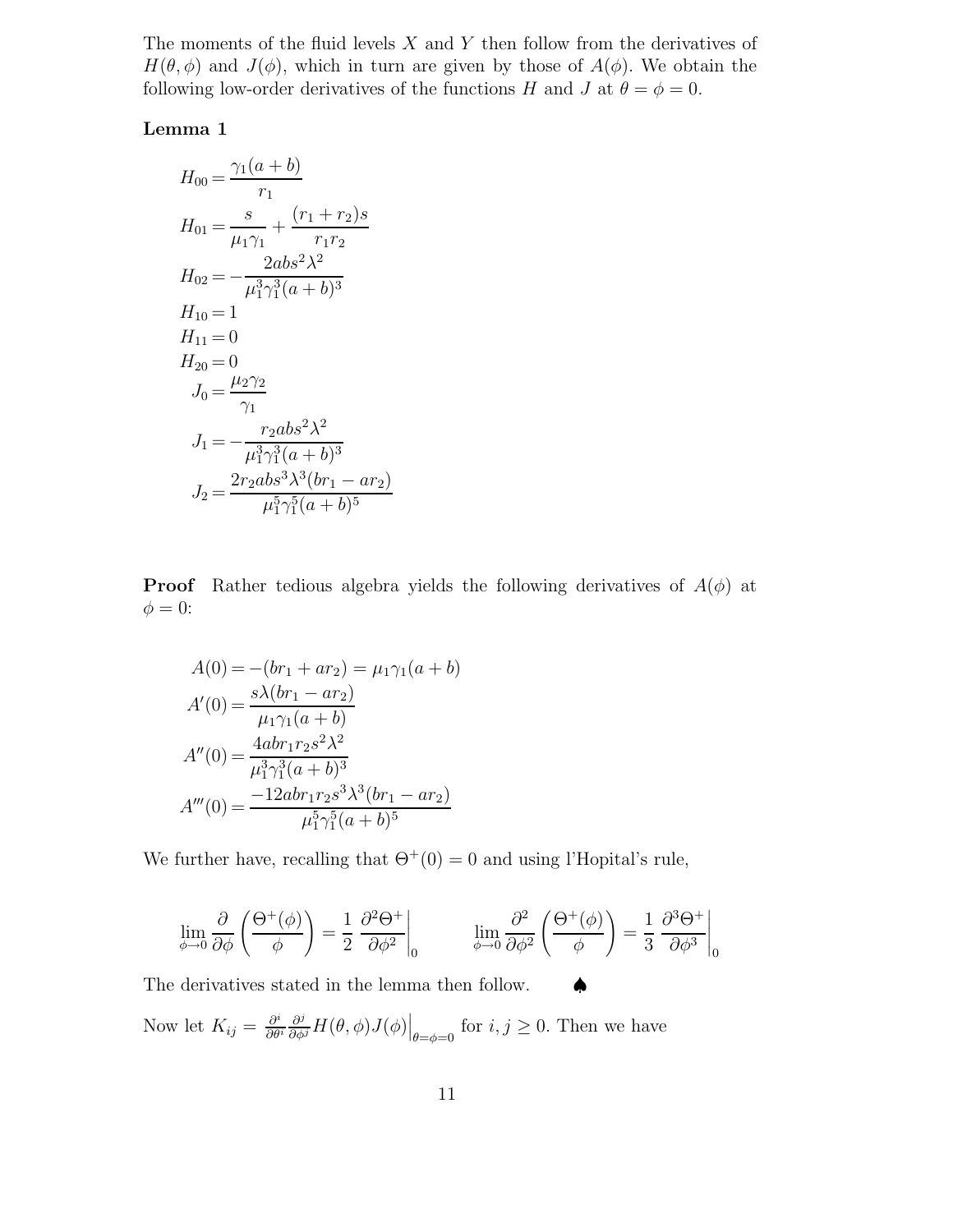$$
K_{00} = H_{00}J_0
$$
  
\n
$$
K_{01} = H_{01}J_0 + H_{00}J_1
$$
  
\n
$$
K_{02} = H_{02}J_0 + 2H_{01}J_1 + H_{00}J_2
$$
  
\n
$$
K_{10} = H_{10}J_0
$$
  
\n
$$
K_{11} = H_{10}J_1
$$
  
\n
$$
K_{20} = 0
$$

The lower (joint) moments of the fluid levels at equilibrium now follow in terms of the quantities  $K_{ij}$ .

# Proposition 4

$$
\overline{X} \equiv M_{10} = \frac{(\lambda - \mu_1)b}{\mu_1 \gamma_1 (a + b)^2} (\mu_1, \lambda - \mu_1)
$$
  

$$
\overline{Y} \equiv M_{01} = \frac{K_{01}(\lambda - \mu_1)\vec{\pi} - \mu_2 \gamma_2 (0, \mu_1 - \mu_2)}{\mu_2 \gamma_2 (a + b)}
$$
  

$$
M_{11} = \frac{-K_{11}\vec{\pi} + K_{01}M_{10} + K_{10}M_{01}}{K_{00}}
$$
  

$$
M_{20} = \frac{2K_{10}M_{10}}{K_{00}}
$$
  

$$
M_{02} = \frac{2K_{01}M_{01} - K_{02}\vec{\pi}}{K_{00}}
$$

**Proof** Differentiating 4 at  $\theta = \phi = 0$  repeatedly yields:

$$
\vec{\pi}K_{10} - M_{10}K_{00} = \mu_2 \gamma_2(0, 1)
$$

$$
\vec{\pi}K_{01} - M_{01}K_{00} = \mu_2 \gamma_2(0, s/r_1)
$$

$$
\vec{\pi}K_{11} - M_{10}K_{01} + M_{11}K_{00} - M_{01}K_{10} = 0
$$

$$
-2M_{10}K_{10} + M_{20}K_{00} = 0
$$

$$
\vec{\pi}K_{02} - 2M_{01}K_{01} + M_{02}K_{00} = 0
$$

The proposition then follows by straightforward rearrangement.

Notice that the results for  $M_{10}$ ,  $M_{20}$  match those for the single fluid queue given by equations A.3, A.4, A.5.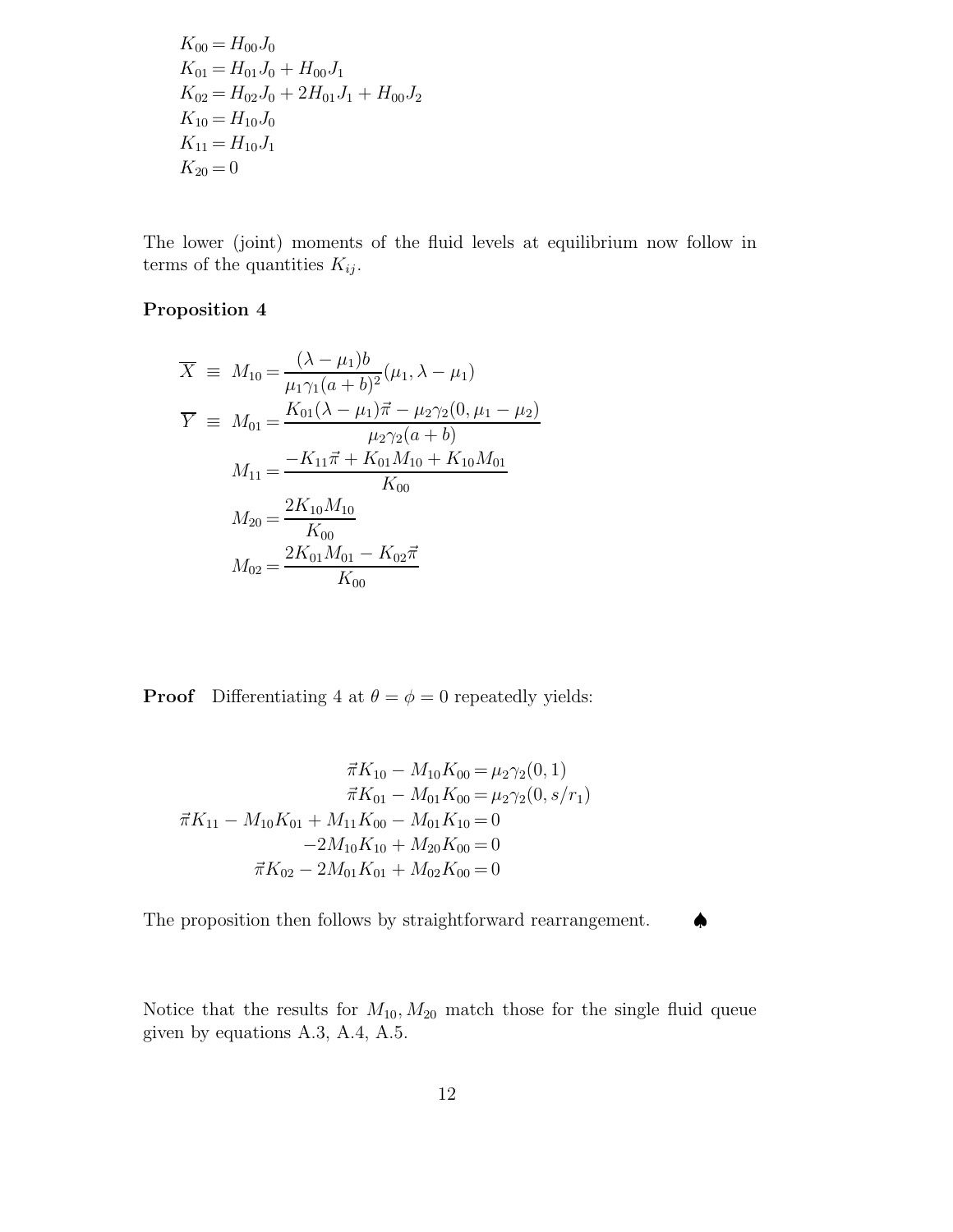|         | Mean  |       |       | Standard deviation |       |       |  |
|---------|-------|-------|-------|--------------------|-------|-------|--|
| $\mu_2$ | Exact | $n=2$ | $n=3$ | Exact              | $n=2$ | $n=3$ |  |
| 10      | 6.94  | 6.075 | 6.94  | 7.87               | 6.72  | 7.79  |  |
| 11      | 2.89  | 2.531 | 2.89  | 3.63               | 3.04  | 3.56  |  |
| 12      | 1.54  | 1.350 | 1.54  | 2.10               | 1.74  | 2.05  |  |

Table 1

Exact and approximate results for fluid level at the second queue (light load)

## 4 Approximation Method

In a conventional Markovian queueing network the solution for the joint queue length probability distribution is separable and can be expressed as the product of the marginal queue length distributions. In a similar vein, for an arbitrary network of fluid queues we seek an approximate compositional method for analysing each queue in isolation.

The output process from each queue in the network is itself  $on/off$  in nature. The off-periods have the same distribution as the off-periods of the Markov modulated process at the network's input (exponential, rate  $b$ ). The *on*-periods correspond to the busy periods of the queue and so are not exponentially distributed in length. Our approach is based on using an n-state Markov chain to approximate these intermediate  $\frac{\partial n}{\partial f}$  processes.

## 4.1 First Attempt:  $n = 2$

The simplest approximation is the case  $n = 2$ , which essentially approximates the distribution of the busy period of the feeding queue by an exponential distribution with a matching mean. Suppose that the output rate of a queue during a busy period is  $\mu$ , rather than  $\lambda$ . For this approximation we thus seek a modified rate parameter,  $a'$ , such that

$$
\left(\frac{b}{a'+b}\right)\mu_1 = \left(\frac{b}{a+b}\right)\lambda
$$

*viz.*  $a' = \mu_1(b+c)/\lambda - b$ . The approximate results obtained in this way are shown in Table 1( $n = 2$ ), assuming  $a = b = 5, \lambda = 18, \mu_1 = 16$ , with  $\mu_2 =$ 10, 11, 12. and, in Table 2( $n = 2$ ), when  $\lambda = 18$ ,  $\mu_1 = 10$  and  $\mu_2$  varies between 9.2 and 9.6. Note that in the second case the system is stable for  $9 < \mu_2 < 10$ .

For the first parameterisation the approximation is reasonably good as the system is relatively lightly loaded. When the load of the first queue is increased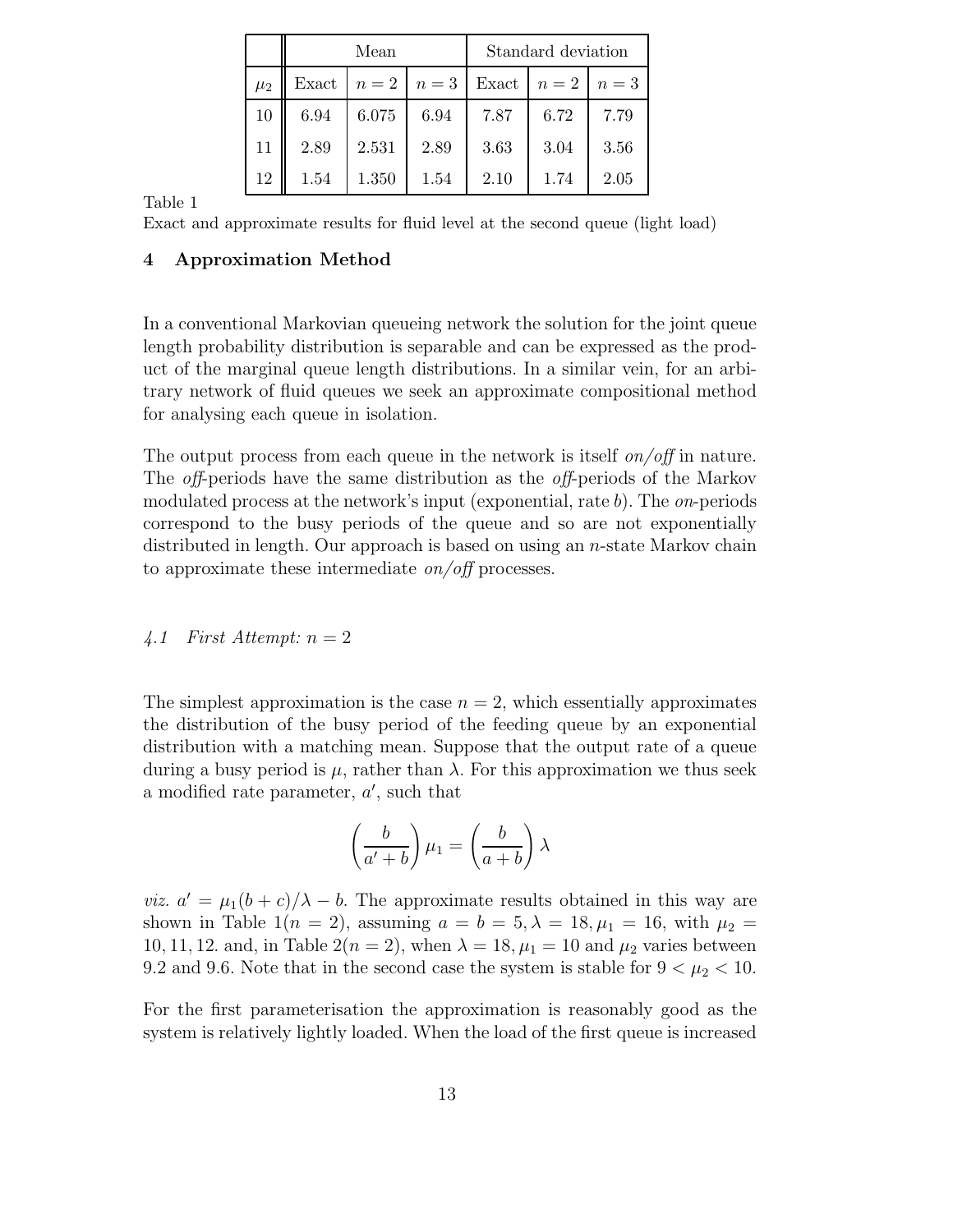|         | Mean  |       |       | Standard deviation |       |       |  |
|---------|-------|-------|-------|--------------------|-------|-------|--|
| $\mu_2$ | Exact | $n=2$ | $n=3$ | Exact              | $n=2$ | $n=3$ |  |
| 9.2     | 32.40 | 6.48  | 32.40 | 38.34              | 6.62  | 33.11 |  |
| 9.4     | 12.15 | 2.43  | 12.15 | 16.30              | 2.54  | 12.68 |  |
| 9.6     | 5.40  | 1.08  | 5.40  | 8.01               | 1.15  | 5.75  |  |
| 9.8     | 2.03  | 0.41  | 2.03  | 3.27               | 0.44  | 2.20  |  |

Table 2

Exact and approximate results for fluid level at the second queue (heavy load)



Fig. 3. Three-state approximating Markov chain

the approximation is very much worse — the busy period has a much heavier tail in this case and the exponential assumption is thus relatively poor.

4.2 Second Attempt:  $n = 3$ 

In order to improve the approximation we now consider a three-state Markov chain, as illustrated in Figure 3. There are three unknown parameters (rates r, r' and r'') and one known parameter ( $b$  – the *off*-state parameter of the input process).

To determine the unknown parameters, we match the first three moments of the busy period distribution from the feeding queue with the first three moments of the passage time (on-period) from state  $Off$  back to itself. The former comes from Corollory 1 (Section 3.1). To compute the latter, let  $H_i^*(\theta)$ be the Laplace transform of the holding time in state  $i \in \{Off, On_1, On_2\}.$ The Laplace transform of the on-period,  $O^*$ , say, is then:

$$
O^*(\theta) = H_1^*(\theta) \left( q + p H_2^*(\theta) \right)
$$

By differentiating  $O^*(\theta)$  m times and setting  $\theta = 0$  we obtain the  $m^{th}$  moment of the on-period in terms of the moments of the state holding times in states 1 and 2: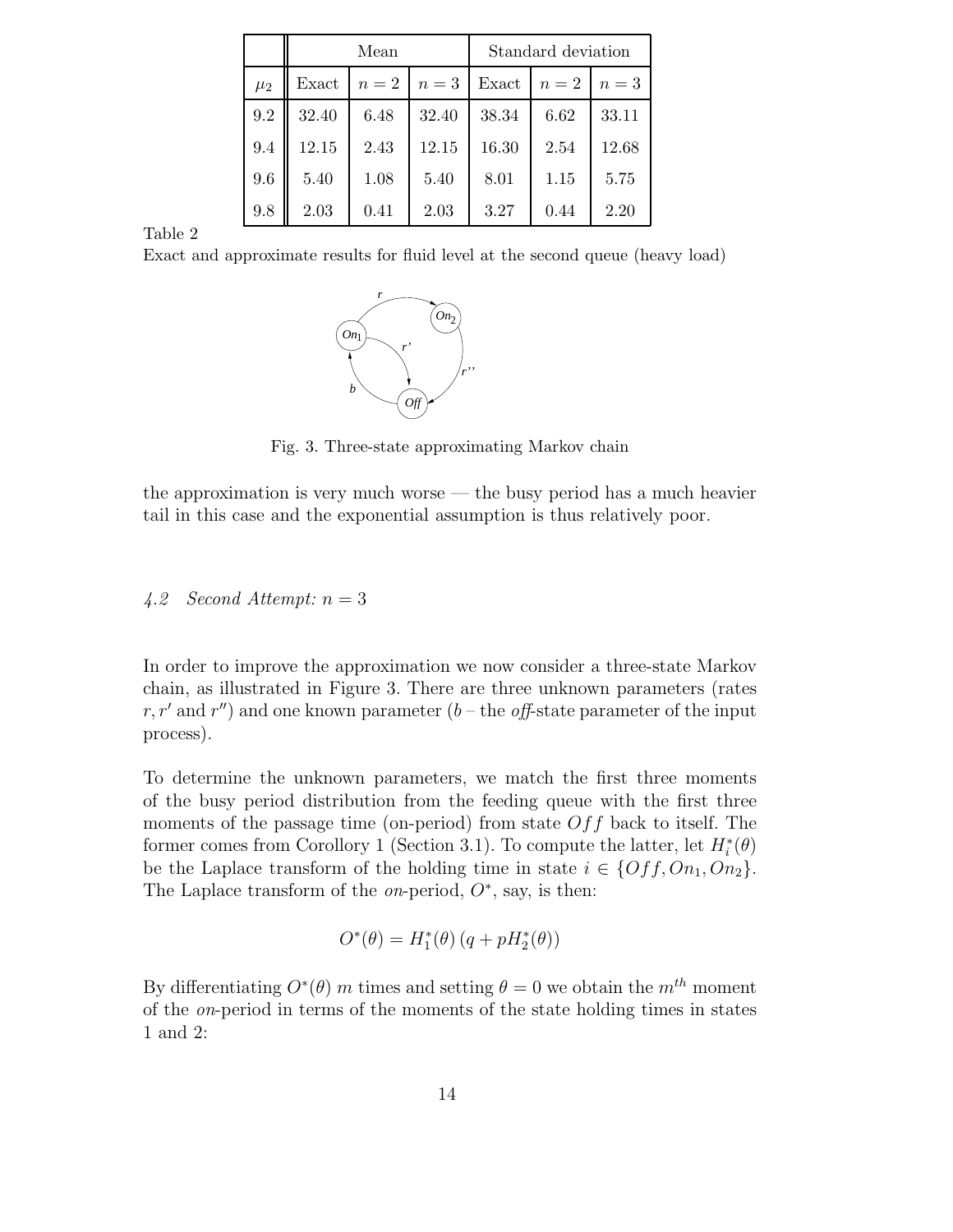$$
O'^{*}(0) = m_1(1) + p m_2(1)
$$
  
\n
$$
O''^{*}(0) = m_1(2) + 2p m_1(1) m_2(1) + p m_2(2)
$$
  
\n
$$
O'''^{*}(0) = m_1(3) + 3p m_1(2) m_2(1)
$$
  
\n
$$
+ 3m_1(1) m_2(2) + p m_2(3)
$$

where  $m_i(j)$  is the j<sup>th</sup> moment of the holding time in state i and  $p = r/(r+r')$ . Note that the holding times are exponential, so the  $m_i(j)$  are straightforwardly determined.

By equating the moments we obtain three equations in three unknowns which are solved by least squares using Mathematica.

The results for the above parmeterisations are shown in Tables 1 and 2 in the column labelled " $n = 3$ ". The extra state in the intermediate Markov chain significantly improves the approximation achieved by the two-state chain. To two decimal places the means match precisely the exact result, even under heavy load. The standard deviations show rather more error: the approximate model consistently underestimates the exact result, with the maximum relative error varying between 1% and 33%.

Interestingly, the relative error decreases as the load increases. This is a curious aspect of the approximation that requires further investigation.

# 4.3 Accumulated Error

In order to evaluate the accumulated effects of the approximation error, we now consider a linear chain of ten fluid queues. The objective is to estimate the error at each point in the chain by comparing the mean and standard deviation of the fluid level with estimates from simulation.

We consider two set-ups. The first (Scenario A) comprises a relatively lightly loaded chain, with  $a = 4, b = 5, \lambda = 18$  and fluid rate values of 11, 10.8, ..., 9.2. In the second set-up (Scenario B), we use the same values of  $a, b, \lambda$  but use fluid rates of 9, 8.9, ..., 8.1. Note that the system is stable for fluid rates greater than 8 in both cases. The queues further down the chain are progressively more loaded as their rates approach this limit.

The results for the even numbered queues (the first queue is numbered 1) are shown in Table 3. For each scenario (A or B) there are six sets of results: the mean and standard deviation from both the approximate models (i.e.  $n = 2$ ) and  $n = 3$ ) and the mean and standard deviation estimated by simulation. For the simulation results the half width of the 90% confidence interval is shown in parentheses on a separate row, expressed as a percentage of the point estimate above it.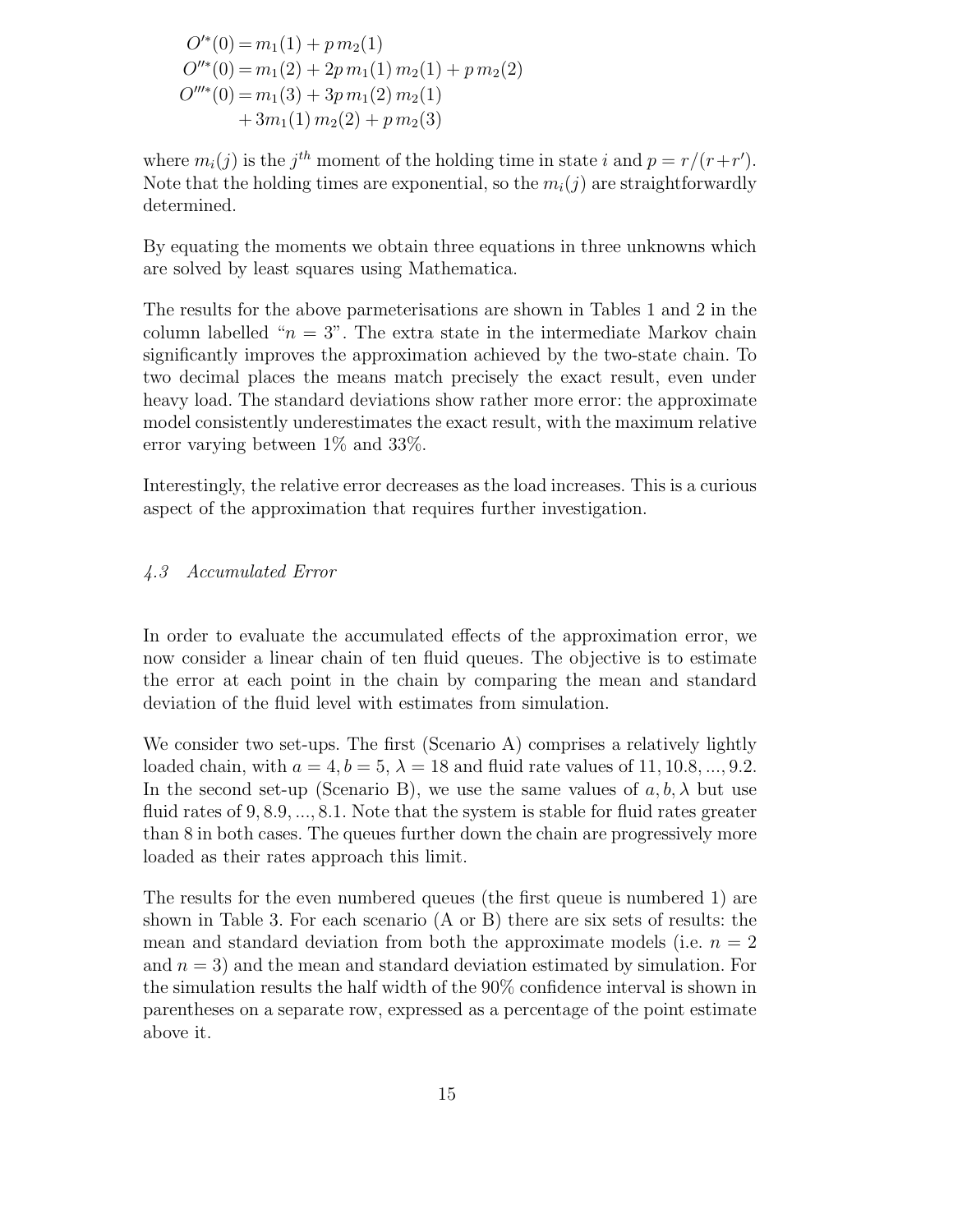|                  |              | Queue Number   |                |           |        |        |  |
|------------------|--------------|----------------|----------------|-----------|--------|--------|--|
| Scenario         | Measure      | $\overline{2}$ | $\overline{4}$ | 6         | 8      | 10     |  |
|                  | $n=2$ Mean   | 0.104          | $0.126\,$      | 0.157     | 0.204  | 0.284  |  |
|                  | $n = 2$ S.D. | 0.135          | 0.159          | $0.192\,$ | 0.241  | 0.323  |  |
|                  | $n=3$ Mean   | 0.212          | 0.285          | 0.404     | 0.617  | 1.058  |  |
| $\boldsymbol{A}$ | $n = 3$ S.D. | 0.277          | 0.361          | $0.501\,$ | 0.803  | 1.423  |  |
|                  | Sim Mean     | 0.213          | 0.285          | 0.404     | 0.619  | 1.060  |  |
|                  |              | (0.97)         | (0.33)         | (0.64)    | (0.71) | (0.51) |  |
|                  | Sim S.D.     | 0.367          | 0.493          | 0.688     | 1.048  | 1.765  |  |
|                  |              | (0.71)         | (1.40)         | (1.55)    | (1.61) | (1.60) |  |
|                  | $n=2$ Mean   | 0.198          | 0.260          | 0.372     | 0.635  | 1.950  |  |
|                  | $n = 2$ S.D. | 0.219          | 0.282          | $0.395\,$ | 0.658  | 1.975  |  |
|                  | $n=3$ Mean   | 0.988          | 1.587          | 2.963     | 7.407  | 44.44  |  |
| B                | $n = 3$ S.D. | 1.095          | 1.723          | 3.146     | 8.304  | 50.28  |  |
|                  | Sim Mean     | 0.991          | 1.601          | 2.988     | 7.420  | 44.63  |  |
|                  |              | (0.42)         | (0.61)         | (0.74)    | (0.95) | (1.50) |  |
|                  | Sim S.D.     | 1.674          | 2.687          | 4.934     | 11.79  | 63.32  |  |
|                  |              | (0.60)         | (0.59)         | (1.56)    | (1.64) | (2.37) |  |

Table 3

Exact and approximate results for fluid level at the even-numbered queues

The accuracy of the two-state approximation degrades rapidly, again due to the poor match between busy period distribution and the exponential distribution used to approximate it. The three-state approximation holds up remarkably well, at least for the means. Even at the end of the chain, where the final node is heavily loaded the approximation lies comfortably within the 90% confidence interval obtained by simulation.

The standard deviations are again underestimated and once again there is a trend for the error to decrease as the load increases, as we observed above.

#### 5 Summary and Conclusion

We have evaluated an approximate compositional approach to the analysis of networks of fluid queues. The method approximates the on/off behaviour of the intermediate links in a network using an  $n$ -state Markov chain that is pa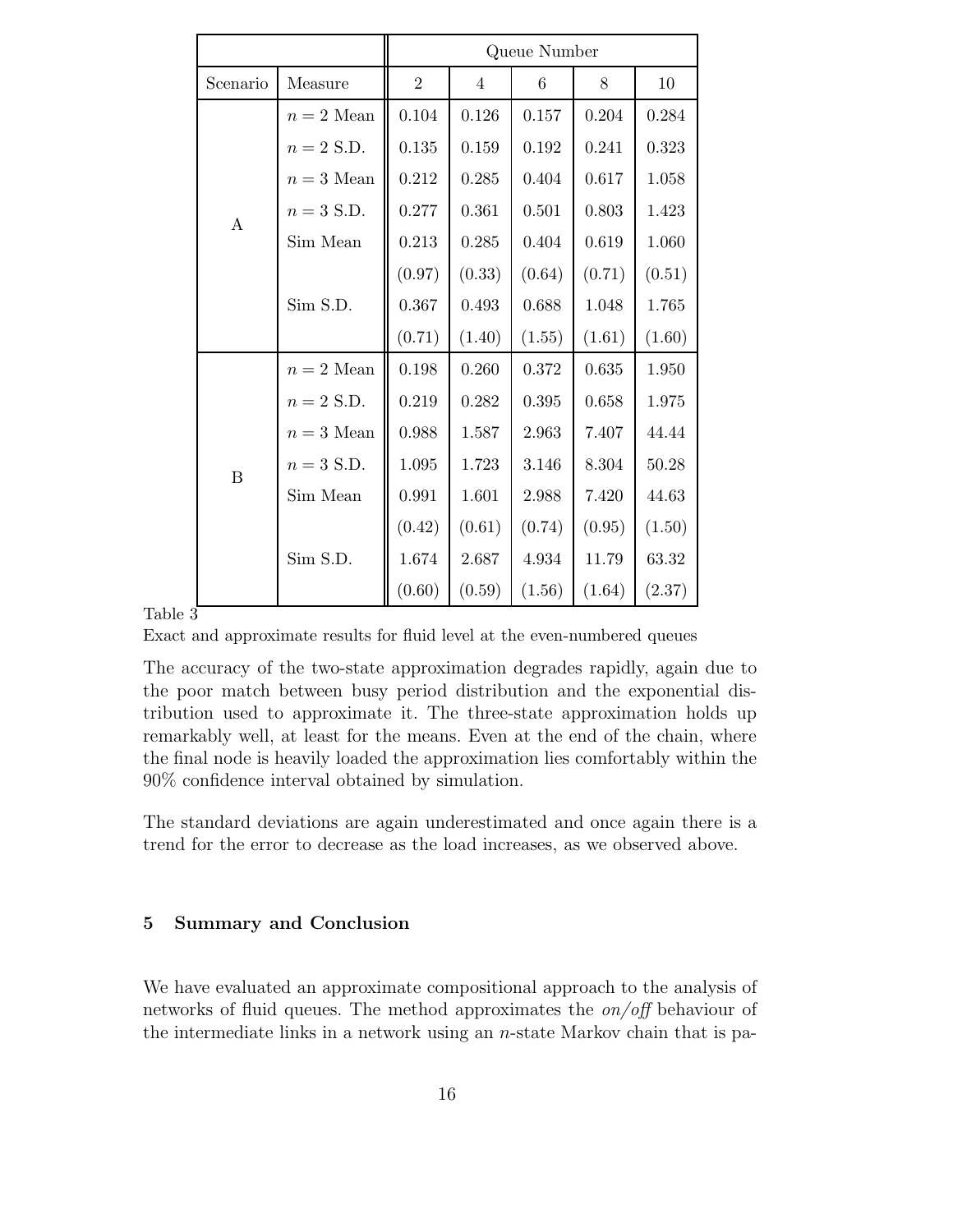rameterised by matching the first k moments of the busy period of the feeding queue with those of the passage time in the chain that is used to approximate it. The busy period moments are obtained from an exact analytical model of a single fluid queue.

The accuracy of the approximation can be computed in the context of a twostage tandem queueing network by comparison with an exact model of the tandem queue; the latter model is obtained by generalising that for the singlequeue. For larger fluid queueing networks, the accumulated error has to be evaluated by comparison with simulation.

We have shown results for two- and three-state approximating Markov chains. The two-state approximation performs poorly under high load and the accumulated error suggests that it is of little practical use in larger networks. However, the three-state model we have proposed performs remarkably well. The accuracy of the approximation when computing means was less than  $1\%$ in all the experiments we performed, including a ten-stage linear queueing network under varying load in which the error in one stage is inherited by the next. The approximation error for standard deviations was more significant, but even here, the maximum relative error was just over 50%.

We have not yet evaluated Markov chains with more elaborate structure. This is because we wanted to keep the number of moments that had to be matched to a minimum, at least to start with. It will be interesting to explore chains with additional states and, possibly, additional transitions in due course. These will require additional moments to be extracted from the chain, and the analytical tandem queue model. However, this involves only routine algebra. It is not clear how many moments can be matched exactly for a given approximating chain. For example, in our three-state system we were able to match the first two moments exactly for the parameterisations we explored.

We might expect that, for a carefully chosen structure, the error in the standard deviation (and, indeed, estimates of higher moments of the fluid level) could be reduced, when compared to the current three-state approximation.

An obvious next step is to consider more general queueing networks. In this paper we have restricted ourselves to linear chains of fluid queues with a single external MMOAP, although these can be straightforwardly generalised to tree-like networks with a single source at the root.

One such generalisation would permit multiple external input streams at any node. This would require us to determine the busy period in a queue fed with such multiple sources, although there is an exact analytical solution for this case [4]. Correspondingly, we would then have to extend the analysis for the fluid level in a single queue to handle multiple inputs. Alternatively, wherever there are multiple inputs, we could merge them to form a single MMOAP with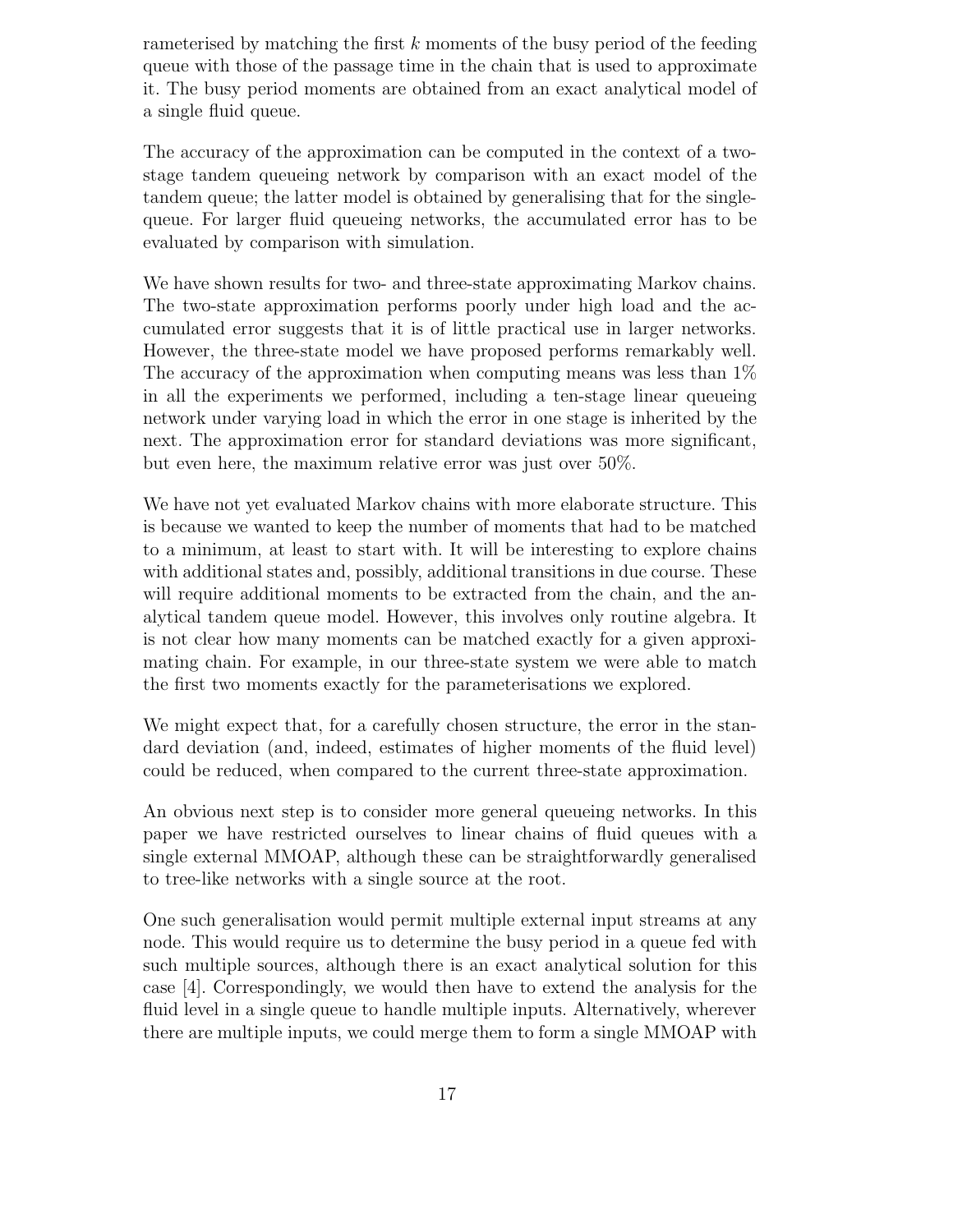$3<sup>n</sup>$  states when there are *n* inputs. Then we are back to our current approach where there is one fluid input per queue. However, we would need to solve a more complex passage time problem in order to compute the moments of the busy period for the purposes of moment matching. A similar problem arises if we were to allow the outputs from two fluid queues to be merged at the inputs to another. Networks with cycles present a further interesting challenge.

#### References

- [1] W. Whitt, Stochastic-Process Limits. Springer, 2002.
- [2] J. Hillston, "Fluid flow approximation of PEPA models," in QEST'05, Proceedings of the 2nd International Conference on Quantitative Evaluation of Systems, (Torino), pp. 33–42, IEEE Computer Society Press, September 2005.
- [3] J. Hillston, "Adventures in systems biology," in PASM'05, Proceedings of 2nd International Workshop on Practical Applications of Stochastic Modelling (N. Thomas, J. Bradley, and W. Knottenbelt, eds.), (Newcastle), July 2005. Keynote talk.
- [4] O. Boxma and V. Dumas, "The busy period in the fluid queue," in Proceedings of the 1998 ACM SIGMETRICS joint international conference on Measurement and modeling of computer systems, (Madison), pp. 100–110, ACM, June 1998.
- [5] L. Rabehasaina, "Moments of a Markov-modulated, irreducible network of fluid queues," Journal of Applied Probability, vol. 43, no. 2, pp. 510–522, 2006.
- [6] D. Kroese and W. Scheinhardt, "Joint distributions for interacting fluid queues," Queueing Systems, vol. 37, no. 1–3, pp. 99–139, 2001.
- [7] W. Scheinhardt and B. Zwart, "A tandem fluid queue with gradual input," Probability in the Engineering and Informational Sciences, vol. 16, pp. 29–45, 2002.
- [8] O. Kella, "Markov-modulated Feedforward Fluid Networks," Queueing Systems, vol. 37, no. 1–3, pp. 141–161, 2001.
- [9] O. Kella and W. Whitt, "Useful martingales for stochastic storage processes with Levy input," Journal of Applied Probability, vol. 29, no. 2, pp. 396–403, 1992.

#### A Single fluid queue: review

Consider a single fluid queue, comprising a server that outputs fluid, a reservoir where input fluid is stored and a Markov modulated input (or arrival) stream. Suppose that: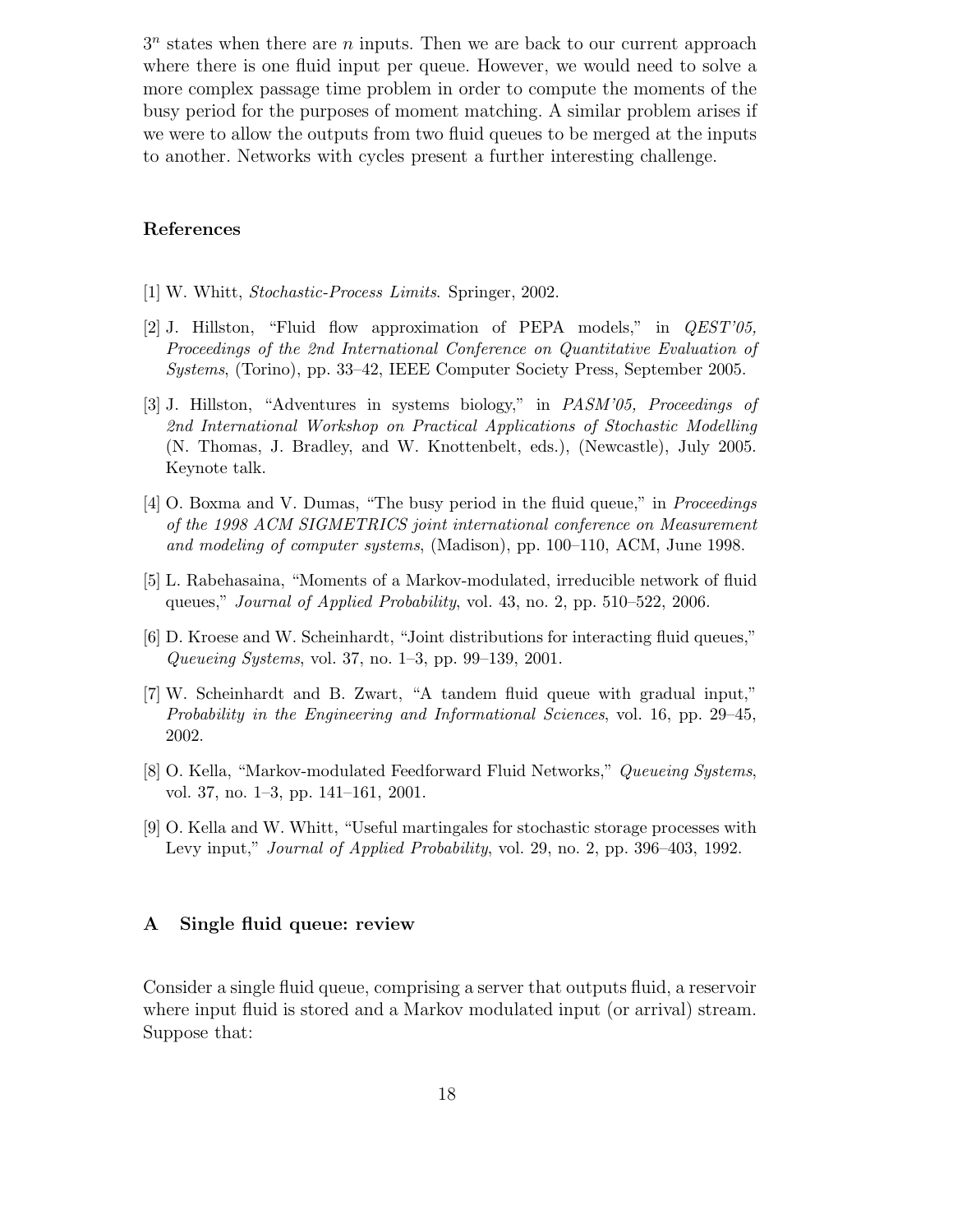- there are n states, in the continuous time Markov chain, which has generator matrix  $Q = (q_{ij} \mid 1 \leq i, j \leq n)$  and equilibrium probabilities  $\vec{\pi}$  (so that  $\pi Q = \vec{0}$  and  $\pi \vec{e}^{\text{T}} = 1$ , where  $e = (1, 1, \dots, 1)$  );
- the arrival rate in state i is the constant  $\lambda_i$  volume-units of fluid per unit time;
- the rate at which the server outputs fluid when its reservoir is non-empty is  $\mu$  volume-units of fluid per unit time;
- the diagonal (net input) rate matrix  $R = diag(r_1, \ldots, r_n)$ , where  $r_i = \lambda_i \mu$ for  $1 \leq i \leq n$ , and the rate vector  $\vec{r} = (r_1, \ldots, r_n)$ .

The following, rather unrigorous, argument leads to a differential equation for the equilibrium fluid level probability distribution. The intuitive condition for equilibrium is that the average net input rate of fluid is negative above some fluid level; i.e. here, where rates are constant, it is  $\vec{\pi} \cdot \vec{r} < 0$ . Let the state and the fluid level in the reservoir at time t be denoted by  $N_t$  and  $X_t$  respectively and define  $\vec{F}(x, t) = (F_1(x, t), \ldots, F_n(x, t))$ , where

$$
F_i(x,t) = P(N_t = i, X_t \le x)
$$

Now consider the infinitesimal interval  $(t, t + h)$  for some small h. Then we have, to first order in  $h$ ,

$$
F_i(x, t + h) = (1 + q_{ii}h)F_i(x - r_i h, t) + \sum_{j \neq i} F_j(x, t)q_{ji}h + o(h)
$$

Thus we have:

$$
\frac{F_i(x, t+h) - F_i(x, t)}{h} = F_i(x, t)q_{ii} - r_i \frac{\partial F_i(x, t)}{\partial x} + \sum_{j \neq i} F_j(x, t)q_{ji} + O(h)
$$

$$
= -r_i \frac{\partial F_i(x, t)}{\partial x} + \sum_{j=1}^n F_j(x, t)q_{ji} + O(h)
$$

so that in the limit  $h \to 0$ 

$$
\frac{\partial \vec{F}}{\partial t} = -\frac{\partial \vec{F}}{\partial x}R + \vec{F}Q
$$

and, at equilibrium when this exists,

$$
\vec{F}_x R = \vec{F} Q
$$

where we use the subscript  $x$  to denote a partial derivative with respect to  $x$ . In addition, we have the boundary conditions that  $F_i(0) = 0$  if  $r_i > 0$ , which reflects the fact that the reservoir cannot be empty when there is a positive net input.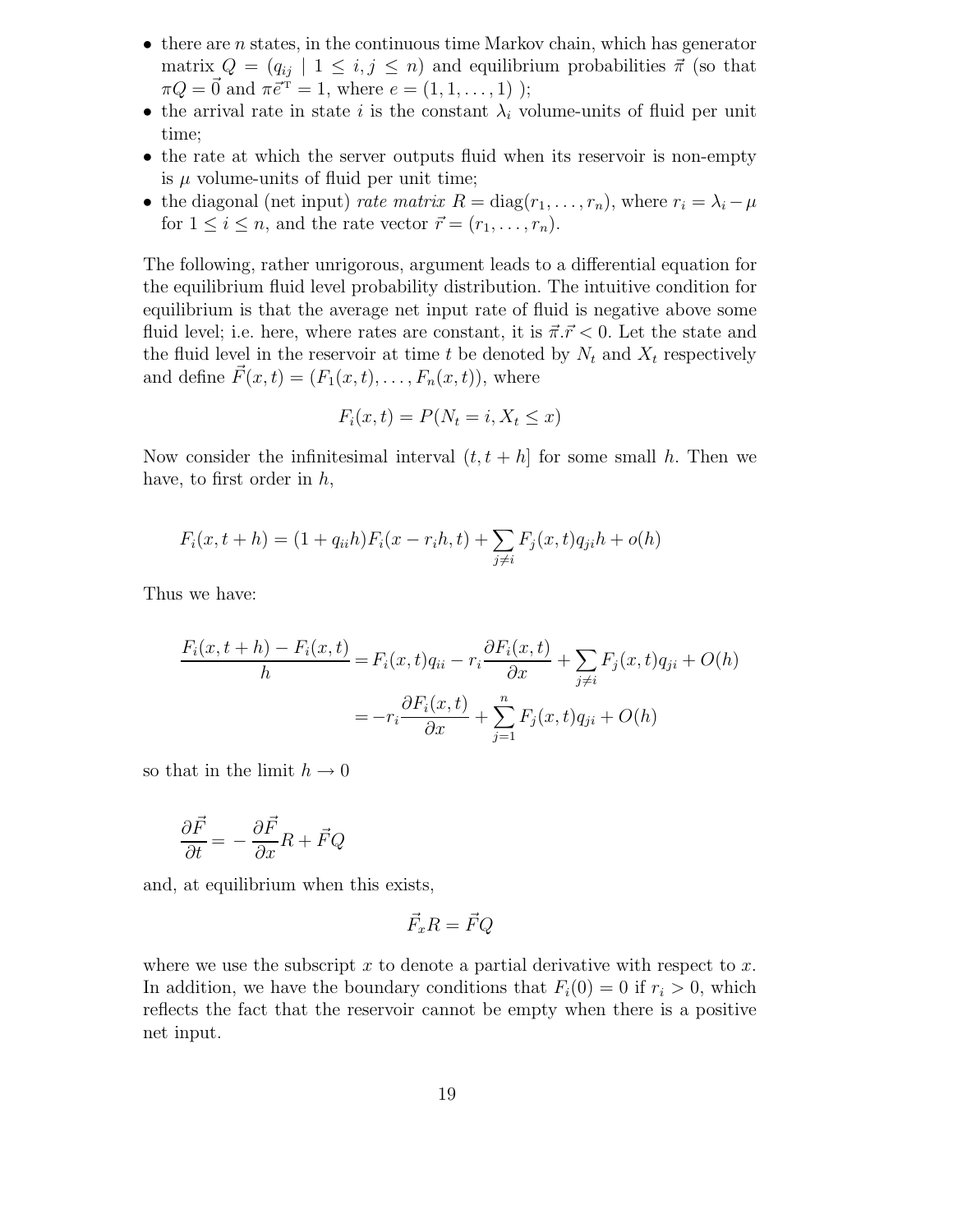We solve this equation, under the further boundary condition at infinity that  $F(\infty) = \vec{\pi}$ , by taking Laplace transforms. First, the differential equation for the single queue is multiplied by the appropriate exponential factor and integrated between the limits  $0^+$  and  $\infty$ . We have to be careful about the lower limit since the derivative  $\vec{F}_x$  is unbounded at  $x = 0$  since  $F_2(0) \neq 0$ .<sup>1</sup> The integral's lower limit is  $0^+$  because the differential equation holds only for  $x > 0$ .

Let the vector density function (assuming it exists so that the differential equation is meaningful)  $\vec{f}(x) = \frac{\partial \vec{F}}{\partial x}$  and denote the Laplace transform operator by an asterisk, so that for example

$$
\vec{F}^*(\theta) = \int_{0^-}^{\infty} e^{-\theta x} \vec{F}(x) \mathrm{d}x
$$

Note that the lower limit is usually written just 0, but we have written 0<sup>−</sup> to emphasise the above referred discontinuity in  $F<sub>2</sub>$  at the origin. Multiplying the differential equation throughout by  $e^{-\theta x}$  and integrating from  $0^+$  to  $\infty$ , we obtain

$$
\theta \vec{F}^*(\theta) R - \vec{F}(0) R = \vec{F}^*(\theta) Q \tag{A.1}
$$

(Notice that the first integral in the above equation has lower limit  $0^+$ . However, since  $\vec{F}(x)$  is bounded at  $x = 0$ , the integral with lower limit replaced by 0<sup>−</sup> has the same value.) Using the well known property (again easily established by integrating by parts) that  $g^*(\theta) = \theta G^*(\theta)$  for any differentiable function  $G$ , we have:

$$
\vec{f}^*(\theta)R - \vec{F}(0)R = \vec{F}^*(\theta)Q
$$

#### Remarks

- Using the property of Laplace transforms that  $g^*(\infty) = G(0)$  we find that  $\vec{F}^*(\infty)Q=0$ , as expected since  $\vec{F}^*(\infty)=0$ .
- Multiplying by  $\theta$  and setting  $\theta$  to 0, we find  $\vec{f}^*(0)Q = 0$ . Since in general  $g^*(0) = G(\infty)$ , this implies that  $\vec{F}(\infty)Q = 0$ , confirming that  $\vec{F}(\infty) = \vec{\pi}$ .

Equation A.1 can be rewritten in the form  $\vec{F}^*(\theta)(\theta R - Q) = \vec{F}(0)R$  so that

$$
\vec{F}^* = \vec{F}(0)R(\theta R - Q)^{-1}
$$

Noting that the inverse matrix exists for  $\theta > 0$ , we now find

$$
\vec{F}^*(\theta) = \frac{\vec{F}(0)R}{\theta(r_1r_2\theta + r_1b + r_2a)} \begin{pmatrix} r_2\theta + b & a \\ b & r_1\theta + a \end{pmatrix}
$$

<sup>1</sup> In fact  $\frac{\partial F_2(0)}{\partial x} = F_2(0)\delta(x)$ , a Dirac delta-function.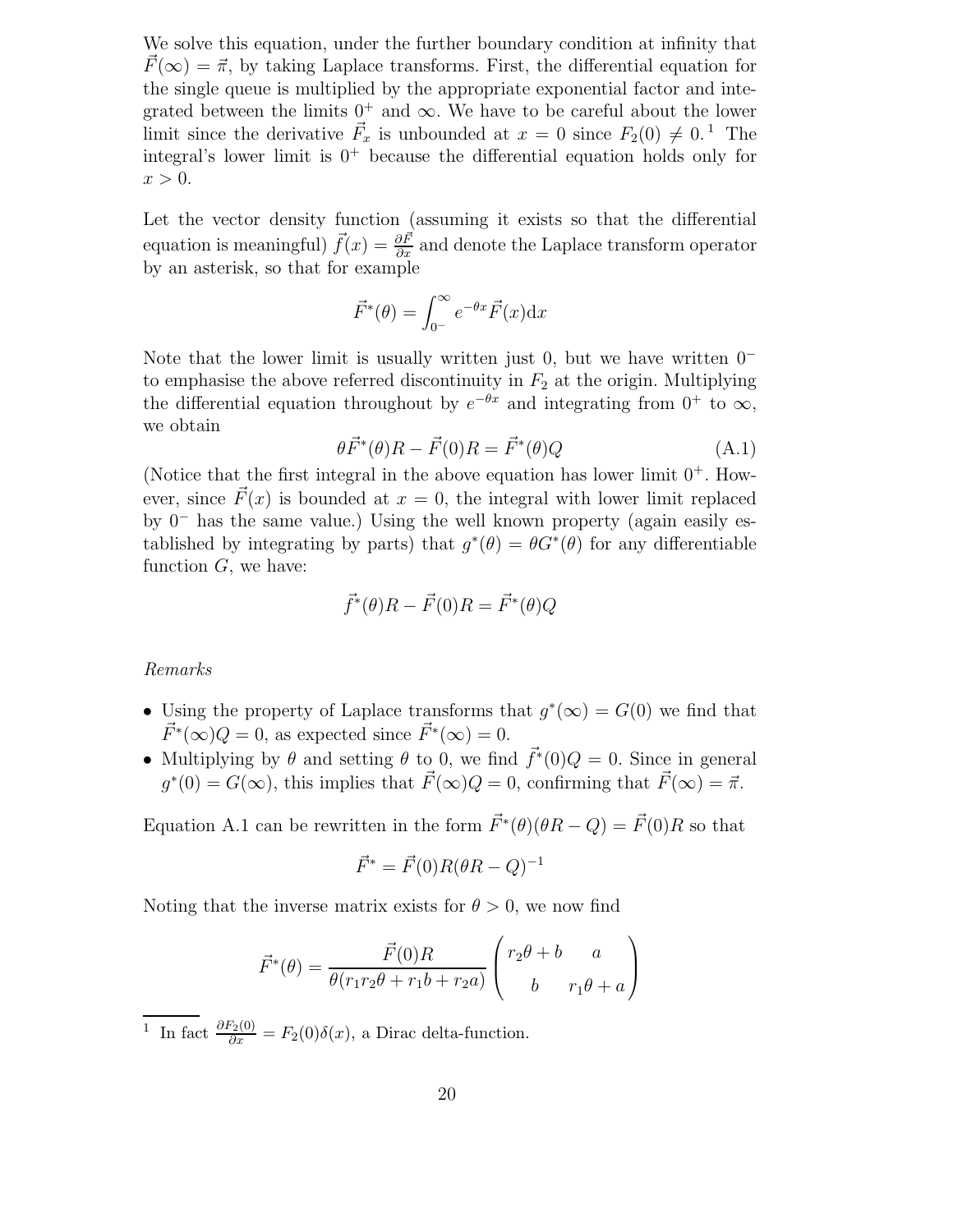Multiplying by  $\theta$  and noting that  $\vec{F}(0) = (0, F_2(0))$ , we get

$$
\vec{f}^*(\theta) = \frac{r_2 F_2(0)}{r_1 r_2 \theta + r_1 b + r_2 a} (b, r_1 \theta + a)
$$
\n(A.2)

The equilibrium condition requires  $\pi_1 r_1 + \pi_2 r_2 < 0$ , i.e.  $r_1 b + r_2 a < 0$  or  $\lambda b \leq \mu_1(a+b)$ . Thus, since  $r_2 \leq 0, r_1 > 0$  both the numerator and the denominator are negative for all  $\theta \geq 0$ .

At  $\theta = 0$ ,

$$
\vec{\pi} = \frac{r_2 F_2(0)}{r_1 b + r_2 a}(b, a)
$$

But  $\vec{\pi} = \frac{(b,a)}{a+b}$  $\frac{(b,a)}{a+b}$  and so we require  $r_2(a+b)F_2(0) = r_1b + r_2a$ , i.e.

$$
F_2(0) = 1 + \frac{(r_1 - r_2)b}{r_2(a+b)} = 1 + \pi_1 \frac{(r_1 - r_2)}{r_2}
$$

Substituting for the constants  $r_1, r_2$  we find

$$
F_2(0) = 1 - \pi_1 \lambda / \mu_1
$$

Since  $\pi_1 \lambda$  is the average arrival rate of fluid and the service rate is the constant  $\mu_1$  when the reservoir is non-empty, in a steady-state we must have  $\pi_1 \lambda = U_1 \mu_1$ where  $U_1 = 1 - F_1(0) - F_2(0)$  is the utilisation of node 1. Since  $F_1(0) = 0$  this equation is consistent with our result.

Finally, we can write the required solution as a Laplace transform:

$$
\vec{f}^*(\theta) = (0, F_2(0)) + \frac{\pi_1 \alpha}{\theta + \alpha} (1, (\lambda - \mu_1)/\mu_1)
$$
\n(A.3)

where  $\alpha = \frac{r_1b+r_2a}{r_1r_2}$  $\frac{b+r_2a}{r_1r_2}$  so that  $F_2(0) = \frac{\alpha r_1}{a+b}$ . This is easily inverted by inspection to give

$$
\vec{f}(x) = (0, F_2(0))\delta(x) + (1, (\lambda - \mu_1)/\mu_1)\pi_1 \alpha e^{-\alpha x}
$$
 (A.4)

or

$$
\vec{F}(x) = (0, F_2(0)) + (1, (\lambda - \mu_1)/\mu_1)\pi_1[1 - e^{-\alpha x}]
$$
\n(A.5)

#### B Tandem pair of fluid queues

Proposition 5 The joint probability density function of the fluid levels in queues 1 and 2 at equilibrium has Laplace transform  $\vec{f}^*(\theta,\phi)$  given by the equation

$$
\vec{f}^*(\theta,\phi)(\theta R + \phi S - Q) = \phi \vec{f}^*(\theta,0)S + \vec{f}^*(0,\phi)(\theta R + \phi S'') - \phi \vec{F}(0,0)S''
$$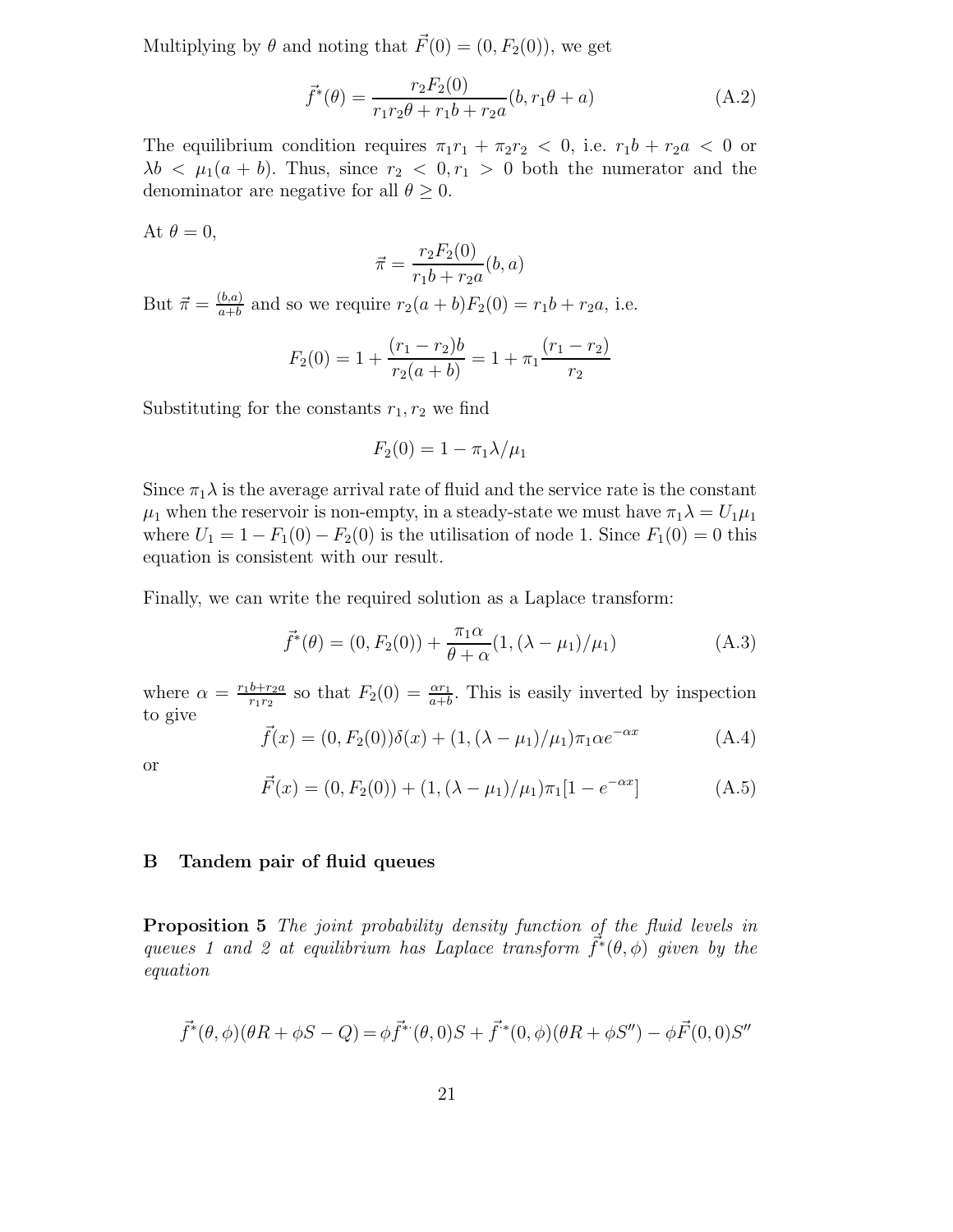$$
\vec{F}(x,0) = \vec{F}(0,0) \quad \text{for} \quad x \ge 0 \qquad \vec{F}(\infty,\infty) = \vec{\pi}
$$

**Proof** Multiplying the differential equation 3 throughout by  $e^{-\theta x}$  and integrating from  $0^+$  to  $\infty$  w.r.t. x, we obtain

$$
\theta \vec{F}^* (\theta, y) R + \vec{F}_y^* (\theta, y) S - \vec{F}^* (\theta, y) Q = \vec{F}(0, y) R + \vec{F}_y(0, y) S'' / \theta
$$

Multiplying throughout by  $e^{-\phi y}$  and integrating from  $0^+$  to  $\infty$  w.r.t. y now yields:

$$
\vec{F}^*(\theta,\phi)(\theta R + \phi S - Q) = \vec{F}^*(\theta,0)S + \vec{F}^*(0,\phi)(R + \phi S''/\theta) - \vec{F}(0,0)S''/\theta
$$

where a sole asterisk denotes a double Laplace transform. Multiplying by  $\theta\phi$ now gives:

$$
\vec{f}^*(\theta, \phi)(\theta R + \phi S - Q) = \phi \vec{f}^*(\theta, 0)S \n+ \vec{f}^*(0, \phi)(\theta R + \phi S'') \n- \phi \vec{F}(0, 0)S''
$$
\n(B.1)

as required and the boundary conditions have already been obtained. ♠

From this result we can derive the marginal probability that there is no fluid at either node.

Corollary 6 The marginal equilibrium probabilities that the fluid levels are zero at nodes 1 and 2 are respectively:  $\vec{F}_X(0) = (0, \gamma_1)$  and  $\vec{F}_Y(0) = (0, \gamma_2)$ where  $\gamma_1 = 1 - \pi_1 \lambda / \mu_1$  and  $\gamma_2 = 1 - \pi_1 \lambda / \mu_2$ . Further,  $\vec{F}(0,0) = \vec{F}_Y(0)$ .

**Proof** When  $\phi = 0$  we have  $\vec{f}^*(\theta,0)(\theta R - Q) = \vec{f}^*(0,0)\theta R$  or

$$
\vec{f}_X^*(\theta)\theta^{-1}(\theta R - Q) = \vec{F}_X^*(\theta)(\theta R - Q) = \vec{F}_X(0)R
$$

This describes exactly the single fluid queue and so, as in Appendix A,  $\vec{F}_X(0) =$  $(0, 1 - \pi_1 \lambda / \mu_1) = (0, \gamma_1).$ 

Next, let  $\theta = 0$ . This gives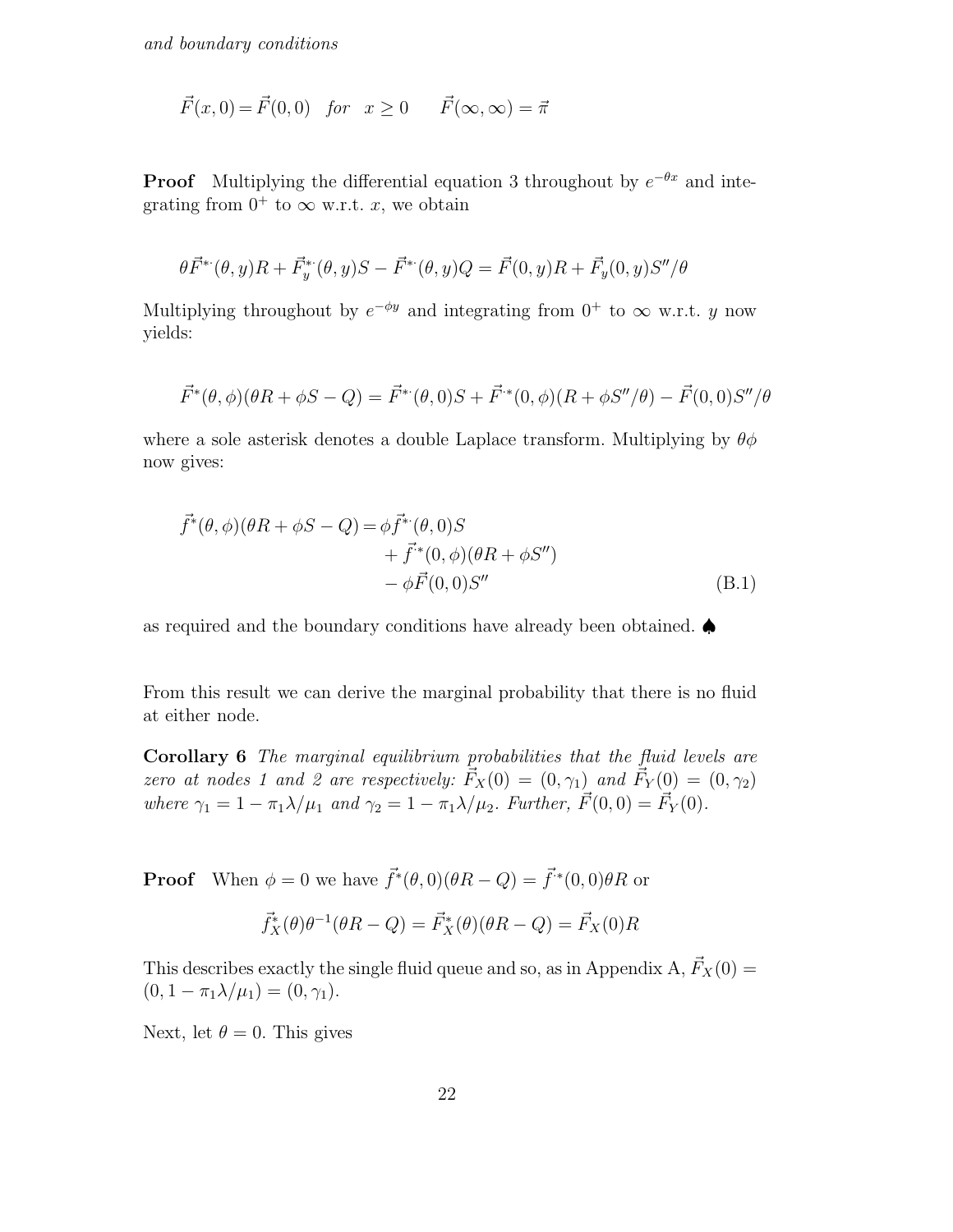$$
\vec{f}^*(0, \phi)(\phi S - Q) = \phi(\vec{f}^*(0, 0)S + \vec{f}^*(0, \phi)S'' - \vec{F}(0, 0)S'')
$$
  
=  $\phi(\vec{F}_Y(0)(S - S'') + \vec{f}^*(0, \phi)S'')$   
=  $\phi(\vec{F}_Y(0)S' + \vec{f}^*(0, \phi)S'')$ 

since X must be 0 whenever  $Y = 0$ , and so  $\vec{F}(0,0) = \vec{F}_Y(0) = (0, F_{Y2}(0))$ (proving the last equation of the corollary). Thus, post- multiplying by the matrix  $(\phi S - Q)^{-1}$ , as in Appendix A, we obtain

$$
\vec{f}^*(0,\phi) = \frac{\vec{F}_Y(0)S' + \vec{f}^*(0,\phi)S''}{s(\phi s + a + b)} \begin{pmatrix} \phi s + b & a \\ b & \phi s + a \end{pmatrix}
$$
(B.2)

where (recall)  $s = \mu_1 - \mu_2$ . Thus, at  $\phi = 0$ ,

$$
\vec{f}^*(0,0) = \vec{\pi} = \frac{\beta(b,a)}{s(a+b)} = \frac{\beta}{s}\vec{\pi}
$$

where  $(0, \beta) = \vec{F}_Y(0)S' + \vec{F}_X(0)S'' = \mu_1 \vec{F}_X(0) - \mu_2 \vec{F}_Y(0)$ , so  $\beta = \mu_1 - \pi_1 \lambda$  $\mu_2 F_{Y2}(0)$ . To ensure the boundary condition at equilibrium, we must have  $\beta = s$ , and so  $\mu_1 - \pi_1 \lambda - \mu_2 F_{Y2}(0) = \mu_1 - \mu_2$  giving

$$
F_{Y2}(0) = 1 - \frac{\pi_1 \lambda}{\mu_2} \qquad \spadesuit
$$

This result could have been derived by steady-state arguments, the average arrival rate at both nodes being  $\pi_1 \lambda + \pi_2 \cdot 0$ , giving utilisations  $\pi_1 \lambda / \mu_1$  and  $\pi_1\lambda/\mu_2$ .

Using the single queue solution, equation A.2 of Appendix A, we have

$$
\vec{f}^*(\theta,0) = \frac{r_2 \gamma_1}{r_1 r_2 \theta + r_1 b + r_2 a}(b, r_1 \theta + a)
$$

However, we cannot simply obtain the general solution for  $\vec{f}^*(\theta, \phi)$ , nor indeed for  $\vec{f}^*(0, \phi)$  since we do not know  $\vec{f}^*(0, \phi)$  in equation B.2.

B.1 Computation of  $\vec{f}^*(\theta,0)$  and  $\vec{f}^*(0,\phi)$ 

In this simple network, we have already noted that  $\vec{F}(x, 0) = \vec{F}(0, 0) \quad \forall x \ge 0$ since the fluid level is zero at the second queue only if it is also zero at the first queue. Hence  $\vec{f}^*(\theta,0) = \vec{F}(0,0) = (0,\gamma_2)$ . The calculation of  $\vec{f}^*(0,\phi)$  is more complex.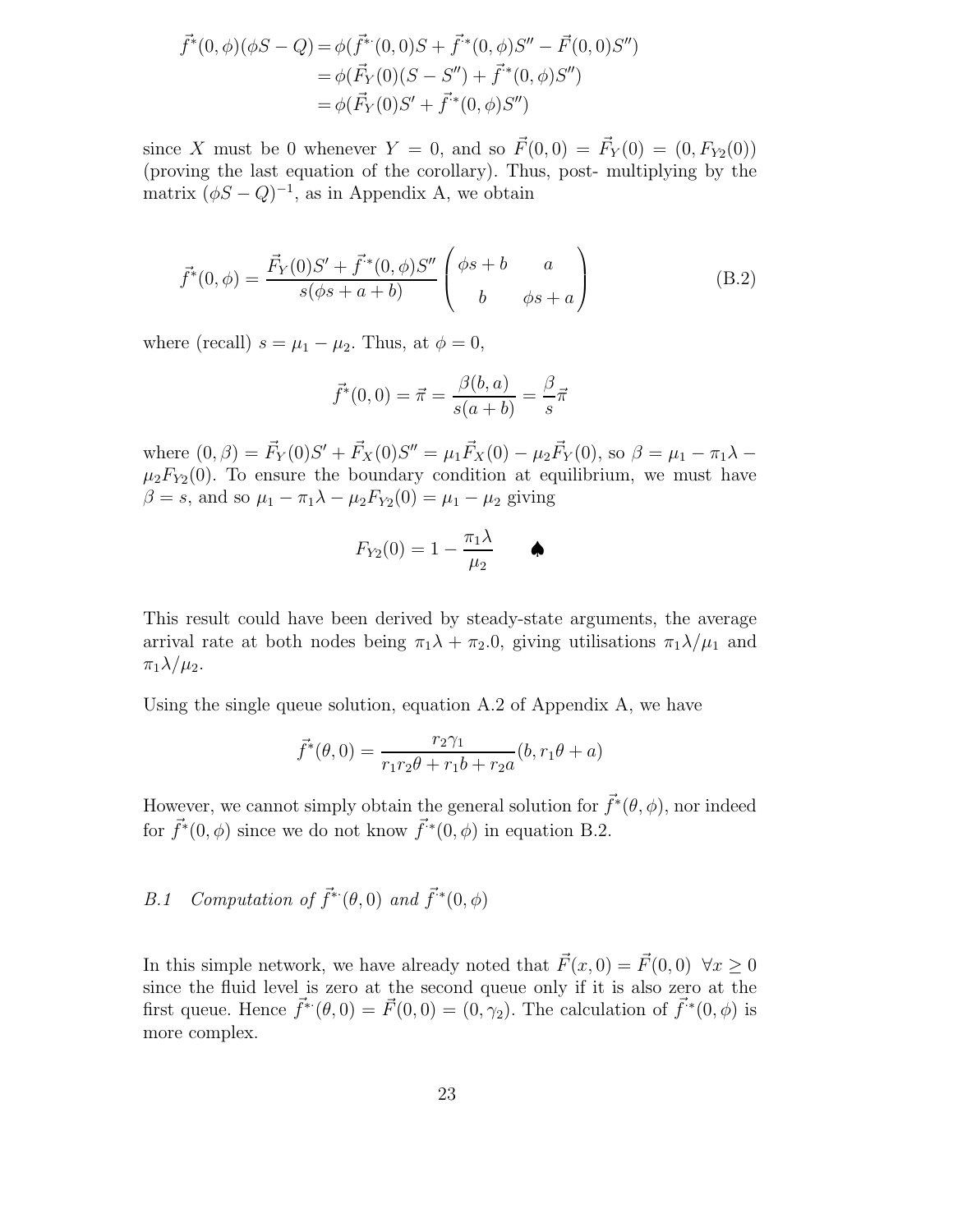Lemma 2

$$
f_2^*(0, \phi) = \frac{\phi \gamma_2(\mu_1 - s)}{\Theta^+(\phi)r_2 + \phi \mu_1}
$$

where

$$
\Theta^{+}(\phi) = \frac{-\phi s(r_1 + r_2) - br_1 - ar_2 - d}{2r_1r_2}
$$
  
where  $d = \sqrt{[\phi s(r_1 + r_2) + br_1 + ar_2]^2 - 4r_1r_2\phi s(a + b + \phi s)}$ 

**Proof** We consider equation B.1 and the singularities of the matrix  $M(\theta, \phi) =$  $\theta R + \phi S - Q$ . When M is singular, for certain values of the pair  $(\theta, \phi)$ , there is a right-eigenvector  $\vec{e}(\theta, \phi)$  such that  $M\vec{e} = \vec{0}$  and hence

 $\vec{v} \cdot \vec{e} = 0$ 

where  $\vec{v} = \phi \vec{f}^*(\theta, 0)S + \vec{f}^*(0, \phi)(\theta R + \phi S'') - \phi \vec{F}(0, 0)S''$ . Now, M is singular when

$$
\begin{vmatrix} \theta r_1 + \phi s + a & a \\ b & \theta r_2 + \phi s + b \end{vmatrix} = 0
$$

This simplifies to the quadratic in  $\theta$ 

$$
\Delta(\theta, \phi) \equiv r_1 r_2 \theta^2 + [\phi s (r_1 + r_2) + br_1 + ar_2] \theta + \phi s (a + b) + \phi^2 s^2 = 0
$$

Since  $r_1 > 0, r_2 < 0, s = \mu_1 - \mu_2 > 0$ , the coefficient of  $\theta^2$  is negative and the constant term is positive for all  $\phi > 0$ . Consequently,  $\Delta(-\infty, \phi) < 0$ ,  $\Delta(0, \phi) >$ 0 and  $\Delta(+\infty, \phi)$  < 0. Hence there is exactly one positive root and one negative root. When  $\phi = 0$ , the equation is

$$
\theta(r_1r_2\theta + br_1 + ar_2) = 0
$$

which has roots 0 and  $-(br_1 + ar_2)/r_1r_2$  which is negative. The positive root is therefore (remembering that the denominator is negative)

$$
\Theta^{+}(\phi) = \frac{-\phi s (r_1 + r_2) - b r_1 - a r_2 - d}{2 r_1 r_2} \tag{B.3}
$$

for all  $\phi \geq 0$ . d is as defined above. The corresponding eigenvector is then  $\vec{e} = (e_1(\phi), e_2(\phi))$  where

$$
\frac{e_1}{e_2} = -\frac{a}{r_1 \Theta^+(\phi) + s\phi + a}
$$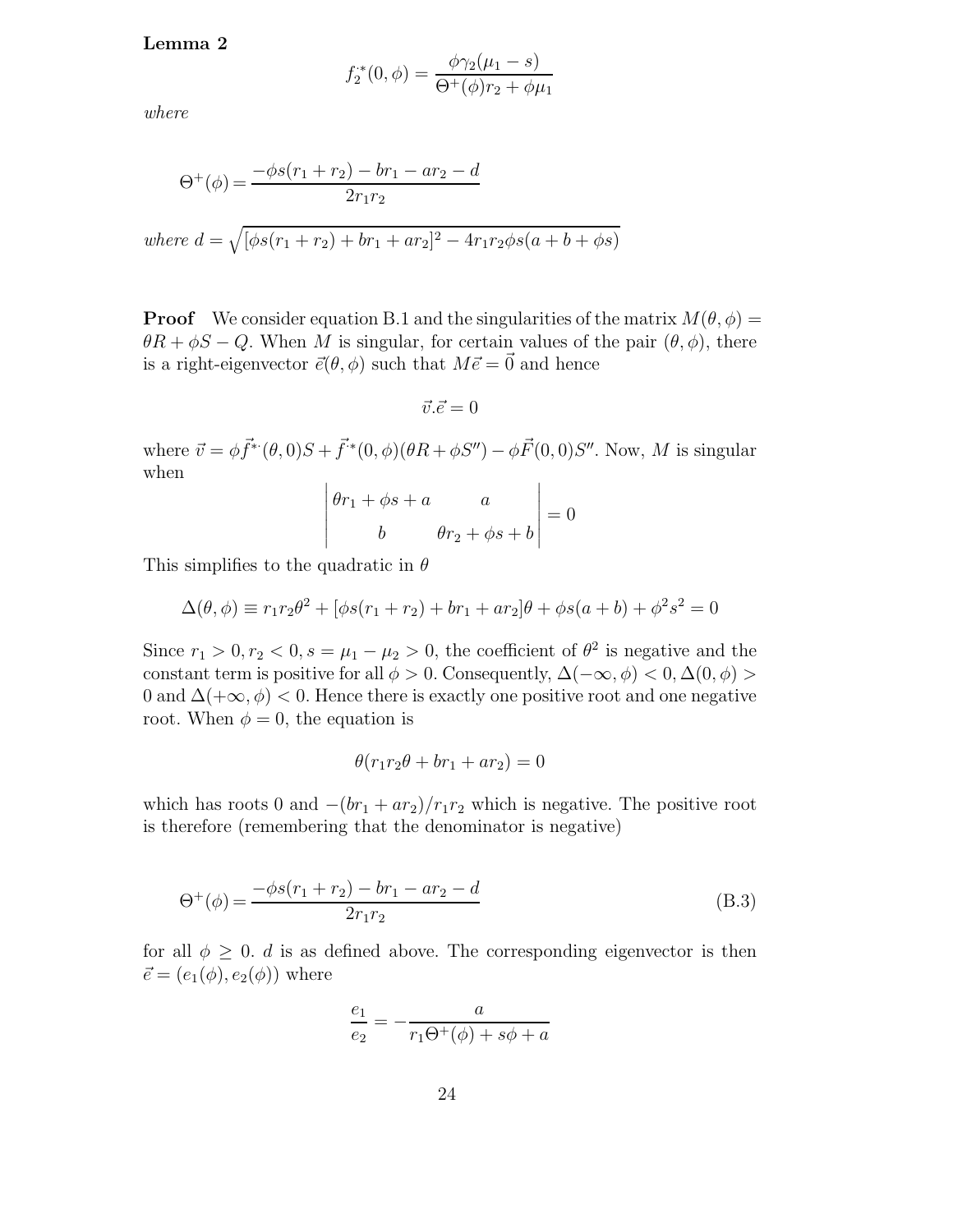Since the denominator is never zero (nor the numerator for that matter), we can choose  $e_2 = 1$  and

$$
\vec{e} = \left( -\frac{a}{r_1 \Theta^+(\phi) + s\phi + a}, 1 \right)
$$

Now,  $\vec{f}^*(\theta,0) = (0,\gamma_2)$  and  $\vec{f}^*(0,\phi) = (0,f_2^*(0,\phi))$ . Hence,

$$
\vec{v} \cdot \vec{e} = v_2 = \phi s \gamma_2 + f_2^*(0, \phi)(\Theta^+(\phi)r_2 + \phi \mu_1) - \phi \gamma_2 \mu_1 = 0
$$

and so

$$
f_2^*(0, \phi) = \frac{\phi \gamma_2(\mu_1 - s)}{\Theta^+(\phi)r_2 + \phi \mu_1} \qquad \spadesuit
$$

As a check, notice that

$$
\lim_{\phi \to 0} \frac{\Theta^+(\phi)}{\phi} = -\frac{s(a+b)}{br_1 + ar_2}
$$

and that as  $\phi \to 0$ ,  $f_2^*(0, \phi) \to \gamma_1$  as required.

## B.2 Joint Laplace transform

The joint Laplace transform is given by the following theorem, repeated from Section 3.1.

Theorem 7 The joint probability density function of the fluid levels in queues 1 and 2 at equilibrium has Laplace transform

$$
\vec{f}^*(\theta,\phi) =
$$
\n
$$
\left(\frac{\gamma_2\mu_2}{r_1(\theta-\Theta^-(\phi))(\mu_1+r_2\Theta^+(\phi)/\phi)}\right)(b,\theta r_1+\phi s+a)
$$

where

$$
\Theta^{\pm}(\phi) = \frac{-\phi s (r_1 + r_2) - br_1 - ar_2 \mp d}{2r_1r_2}
$$

are the positive and negative roots of the quadratic equation

$$
r_1r_2\theta^2 + [\phi s(r_1 + r_2) + br_1 + ar_2]\theta + \phi s(a+b) + \phi^2 s^2 = 0
$$

and where d is as above.